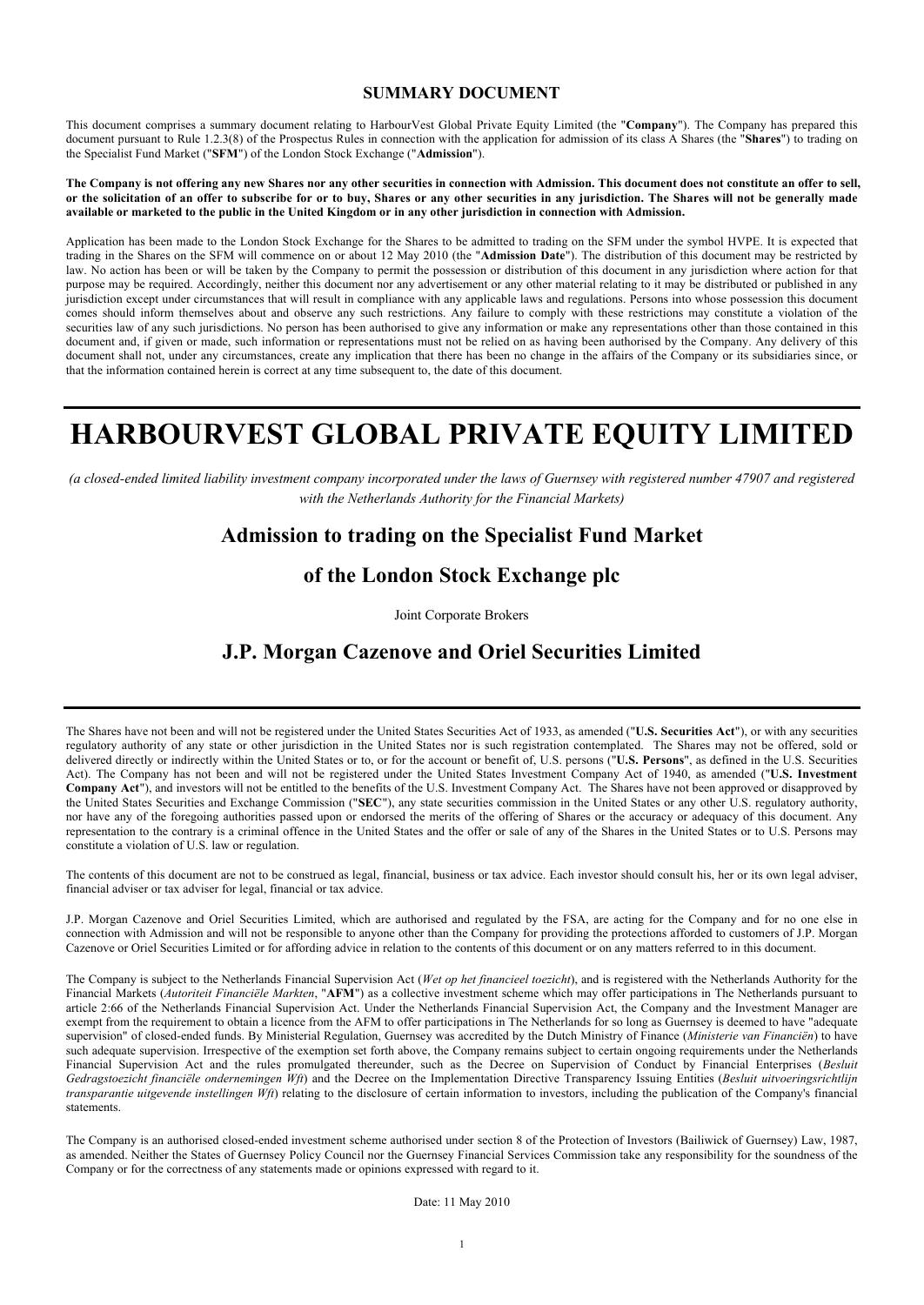#### **SUMMARY**

**This document should be read in conjunction with the Prospectus (defined below) and any decision to invest in the Shares should be based on consideration of this document, the Prospectus and the Company's annual and interim financial reports, all of which are available on the Company's website.**

**No civil liability is to attach to the Company solely on the basis of this document unless it is misleading, inaccurate or inconsistent when read together with the Prospectus and the Company's annual and interim financial reports. If a claim relating to the information contained in this document is brought before a court of a Member State of the EEA, the plaintiff investor may, under the national legislation of the Member State where the claim is brought, be required to bear the costs of translating this document before legal proceedings are initiated.**

**Further information on the Company may be found (a) in the prospectus dated 2 November 2007 (the**  "**Prospectus**"**) issued by the Company for the purposes of Article 3 of the Prospectus Directive (2003/71/EC) in connection with the admission of the Shares to listing on Euronext Amsterdam by NYSE Euronext (**"**Euronext Amsterdam**"**) and (b) on the Company's website at <www.hvgpe.com.>In particular, in addition to the information under the section below headed** "**Summary Risk Factors**"**, for further information, investors' attention is drawn to the section headed** "**Risk Factors**" **on pages 7 to 28 of the Prospectus. This document does not constitute a comprehensive update of the Prospectus. The information in the Prospectus speaks as of its date only and neither the Company nor the Directors make any representation or warranty, express or implied, as to the continued accuracy of any information contained in the Prospectus.** 

**Past performance is no guarantee of future returns. The value of investments may fluctuate. Results achieved in the past are no guarantee of future results. This document is not intended to constitute legal, tax or accounting advice or investment recommendations. Prospective investors are advised to seek expert legal, financial, tax and other professional advice before making any investment decision.** 

**Please refer to the section below headed** "**Glossary of Selected Terms**" **on pages 20 to 23 of this document for the meanings attributed to defined terms used in this document.**

#### **Background of the Company**

HarbourVest Global Private Equity Limited (the "Company") is a closed-ended limited liability investment company registered and incorporated under the laws of Guernsey on 18 October 2007, with registration number 47907 and is registered with the AFM. The Company is currently admitted to trading on Euronext Amsterdam. As at 31 March 2010 (the latest practicable date prior to the publication of this document), the Company had an estimated NAV of U.S.\$716.2 million, or U.S.\$8.63 per Share.

The Company is managed by HarbourVest Advisers L.P. (the "**Investment Manager**"), a limited partnership organised under the laws of the State of Delaware, which is ultimately controlled by HarbourVest Partners, LLC ("**HarbourVest**"), which is itself registered with the SEC as a Registered Investment Adviser under the Investment Advisers Act of 1940, as amended. Further information in relation to the Investment Manager and HarbourVest is set out below in the section headed "Investment Manager".

The Company was established to give public market investors access to the same professionally managed private equity programmes, on the same terms that HarbourVest offers to institutional investors. The Company seeks to provide a comprehensive private equity solution and deliver top-quartile performance over a multi-year investment cycle. The Company's investments are in 20 HarbourVest-managed private equity direct funds and fund-of-funds (the "**HarbourVest Funds**").

The Shares carry only limited voting rights (save for in certain limited circumstances) and Shareholders are not eligible to vote on the election of Directors to the Board. The Class B Shares carry full voting rights, including in relation to the election of Directors. The Class B Shares are held by HVGPE Holdings Limited, a Guernseydomiciled limited company, the shares of which are held by HarbourVest employees.

The Shares have been listed on Euronext Amsterdam since 6 December 2007. It is now proposed to seek a dualadmission to trading of the Shares on the SFM. The SFM is a market of the London Stock Exchange and an EEA regulated market.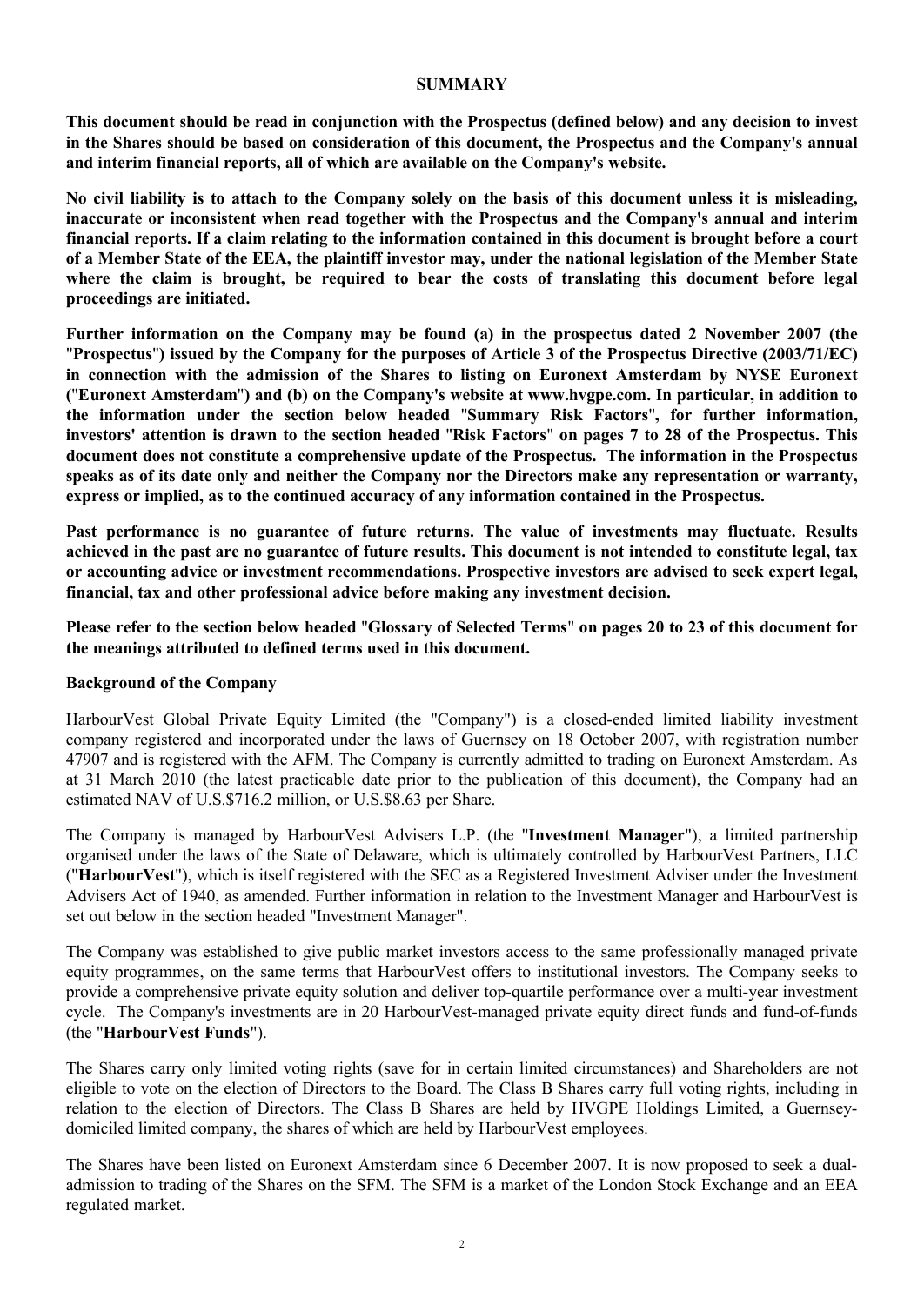#### **Rationale for Admission**

The Directors believe that a dual-admission to trading on Euronext Amsterdam and the SFM will be beneficial to the Company and its Shareholders for, among others, the following reasons:

- · *Access to marker makers and increased market liquidity* Admission will bring the Company under the market making regime in place in London and therefore there will be a price in the Shares at all times. It is hoped that having a number of market makers will help ensure that liquidity, even if in small volumes, will be available at all times.
- · *Enhanced global visibility* Admission is expected to increase the Company's global visibility and maximise the Company's target investor base. A number of UK institutions, private client brokers and wealth managers, who are the primary drivers of day-to-day liquidity, have a preference for, or are mandated to invest only in, securities which are traded on the LSE.
- · *Access to greater broker/research coverage* the coverage of the Company by leading research analysts may be increased following Admission. This is expected to provide Shareholders and potential investors with more independent information on the Company.
- · *Dual settlement* on Admission, the Shares may be settled through either Euroclear Netherlands or CREST.
- *No restructuring required* no changes to the structure, investment objective and policy or corporate governance of the Company are required for Admission.
- · *Incorporated into a broader Liquidity Plan* Admission forms part of a wider plan to increase the liquidity of the Shares. Please refer to the paragraphs below headed "Liquidity Plan".

## **Business Overview**

To achieve its investment objective, the Company invests in HarbourVest-managed private equity funds. HarbourVest Funds typically invest their capital across numerous partnerships, vintage years, geographies, industries, and strategies.

The Investment Manager makes all of the Company's investment decisions, subject to oversight by the Board, and controls the day-to-day management and operations of the Company's business. The Investment Manager makes use of HarbourVest's proven portfolio management techniques to invest the Company's assets with the aim of maximising returns to Shareholders.

The Company's investment mandate comprises:

- Investments in HarbourVest Funds made during their initial fundraising;
- · Parallel Investments alongside HarbourVest Funds. As at 31 March 2010, no parallel investments have been made; and
- · Purchases of existing limited partnership interests in HarbourVest Funds.

Through the aforementioned investments in 20 HarbourVest Funds, the Company, and the Shareholders, have gained exposure to the following three types of private equity investment strategies, which are the primary lines of business of HarbourVest:

- · Commitments to private equity funds during their initial fundraising ("**Primary Investments**");
- · Purchases of private equity fund interests after such funds' initial fundraising and after some or all capital has been invested by such funds, as well as purchases of portfolios of interests in operating companies ("**Secondary Investments**"); and
- · Direct purchases of interests in operating companies ("**Direct Investments**").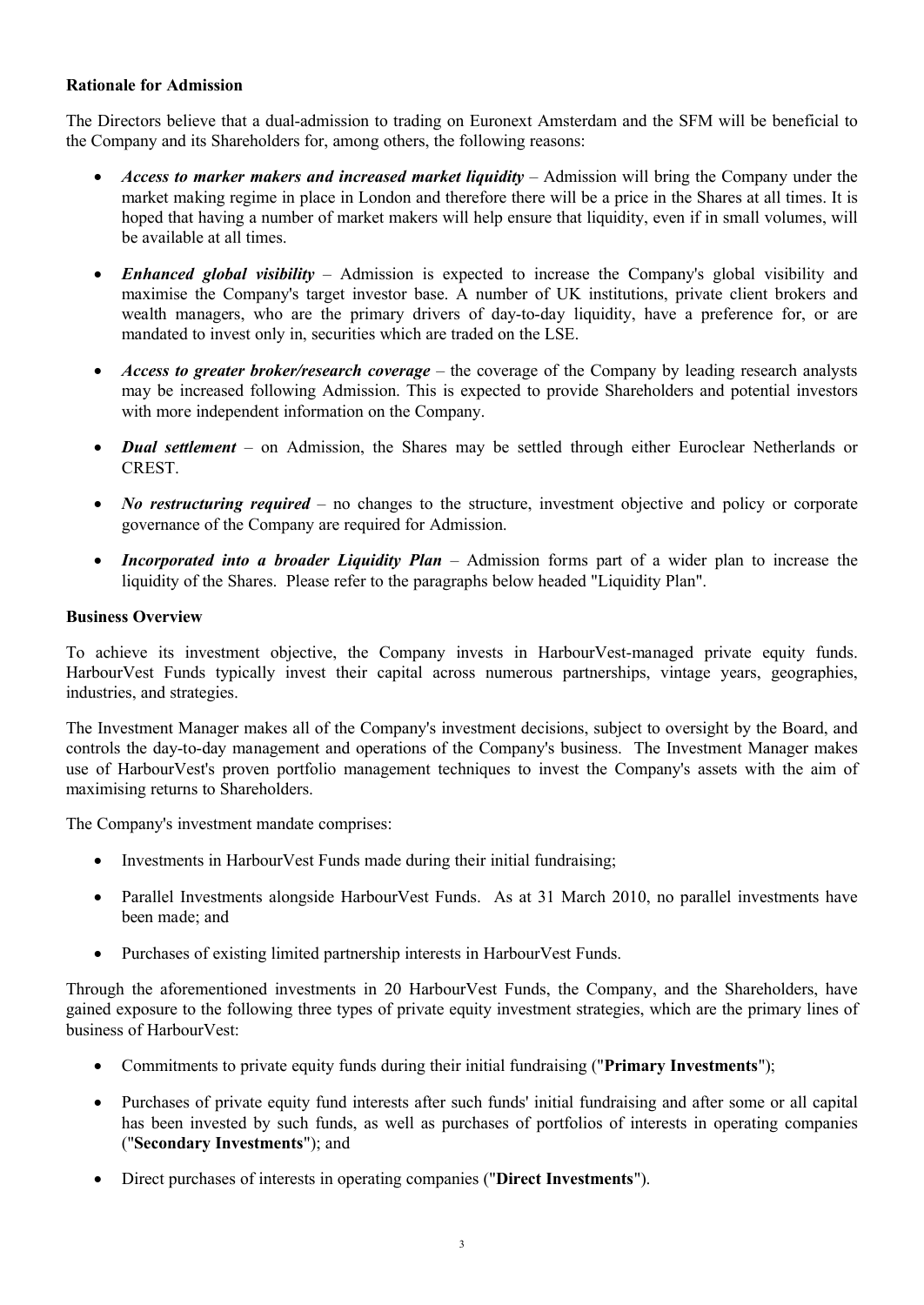#### **NAV Performance**

As at 31 March 2010 (the latest practicable date prior to the publication of this document), the estimated NAV per Share was U.S.\$8.63, an increase of U.S.\$1.02 or 13.4 per cent. from the latest audited NAV per Share of U.S.\$7.61 as at 31 January 2009. Since listing in December 2007, the NAV per Share has declined U.S.\$1.37 or 13.7 per cent. from U.S.\$10.00. The Investment Manager believes that the decline in the NAV per Share since listing resulted principally from declines in the public markets, which decreased the value of the public securities held in the portfolios, as well as the value of comparable public companies, against which many private company valuations are benchmarked.

## **Portfolio Review**

#### *Portfolio Diversification Strategy*

The Investment Manager believes that there are significant benefits to private equity portfolio diversification, including reduced risk, improved performance and enhanced investment opportunities. The Company achieves its diversification by investing in a broad selection of HarbourVest Funds, which in turn make primary investments, secondary investments, and direct investments and provide access to underlying investments that are further diversified in terms of geography, strategy, vintage year, and industry. In light of this diversification, the Investment Manager believes that the risks associated with an investment in the Company may be inherently lower than those of an investment in a single private equity fund or a listed fund managed by a single underlying manager. The chart below illustrates the Company's investment strategy, portfolio composition and unfunded commitment levels.



† Private Equity Exposure equals the sum of NAV of Investments plus Unfunded Commitments<br>‡ Al 31 March 2010, approximately \$163 million of HVPE's total unfunded commitments of \$606 million represent commitments to HarbourVest funds that have not yet been committed to underlying partnerships.

#### *Portfolio Diversification*

As at 31 January 2010, the investment portfolio included commitments to 20 HarbourVest Funds at various stages of development. These funds, in turn, were invested in 630 underlying partnerships that owned stakes in 5,529 underlying companies. As at 31 March 2010 (the latest practicable date prior to the publication of this document) the Company had 63 per cent. of its NAV invested in Primary Investments, 19 per cent. of its NAV in Secondary Investments and 18 per cent. of its NAV in Direct Investments. At 31 January 2010, no single company is estimated to represent more than 3.5 per cent. of the Company's NAV, and the top 25 companies are estimated to represent approximately 21 per cent. of the Company's NAV.

The Company continuously analyses its portfolio by strategy, geography, vintage year and industry and strives to be fully diversified across all of these metrics. The investment objective is to create a comprehensive private equity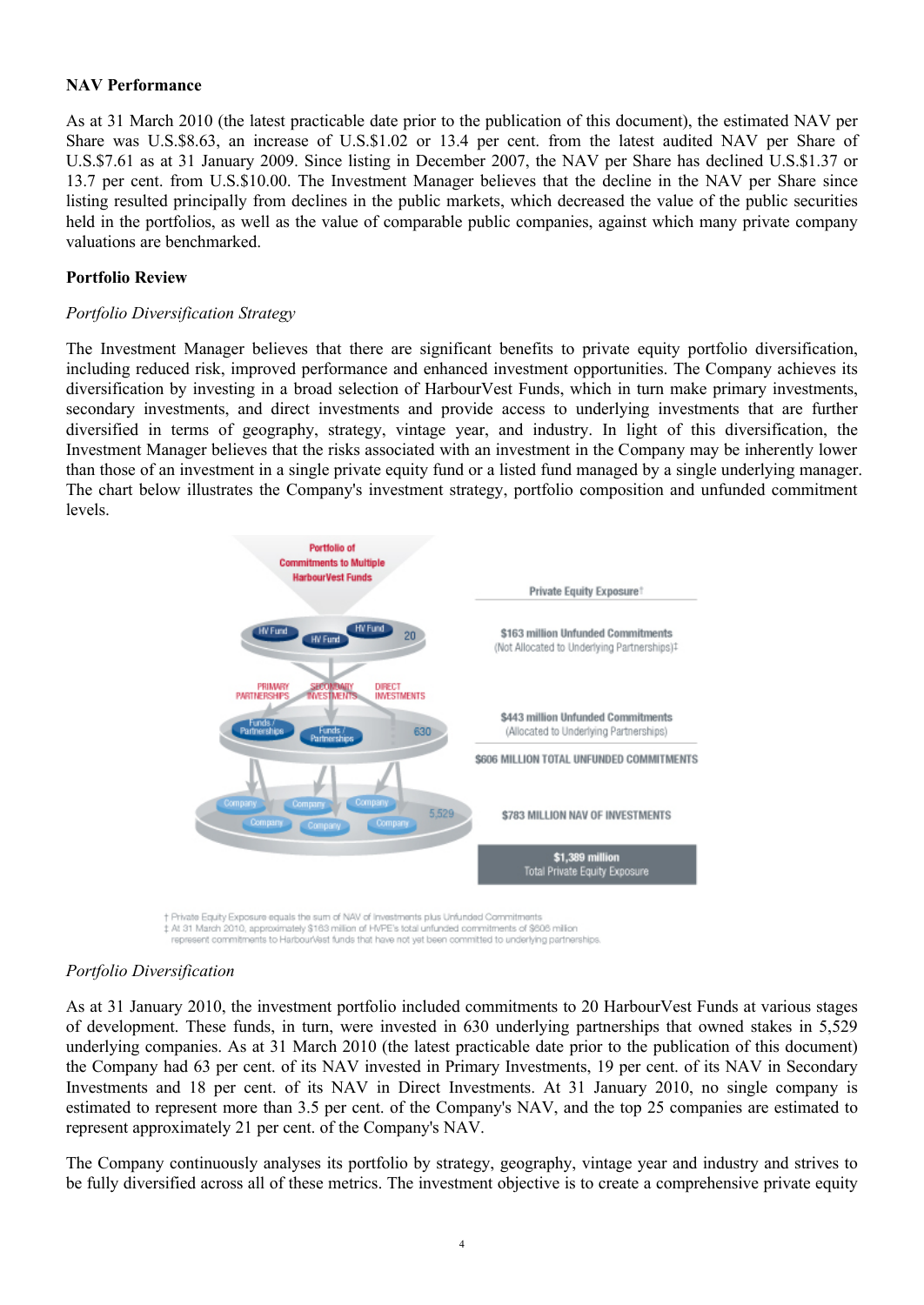portfolio that is well positioned across all market cycles. The charts below illustrate the Company's NAV diversification as at 31 March 2010.



#### **Commitments and Balance Sheet Review**

#### *Commitments*

As at 31 March 2010 (the latest practicable date prior to the publication of this document), the Company had total outstanding unfunded commitments of U.S.\$606 million, which the Investment Manager considers to be appropriate and prudent in the current environment. The Investment Manager's analysis of commitments considers various factors, including the Company's investment structure and strategy, anticipated pace of capital calls and distributions and the flexibility provided by the Company's long-term Credit Facility.

In order to give public shareholders access to the same HarbourVest investment programmes as HarbourVest's institutional clients, the Company employs a distinct three-tiered investment structure (see diagram on page 4). The Company makes commitments to HarbourVest Funds, which in turn commit capital to underlying partnerships and/or companies. As a result of this three-tiered structure, the Company's expected drawdown schedule may differ significantly from its listed peers. Most listed fund-of-funds companies make commitments directly to newly-formed third party partnerships, which draw down capital over three to five years. In contrast, the Company makes the majority of its commitments to newly-formed HarbourVest primary fund-of-funds, which typically have a seven to nine-year drawdown period. This extended drawdown period reflects the fact that HarbourVest primary fund-of-funds commit capital to partnerships over a period of three to four years, which in turn build their portfolios and generally draw down most capital over the next three to five years.

In order to appropriately reflect the differences in expected drawdown periods, the Company divides its total commitments into "allocated" and "unallocated" segments. Of the Company's total outstanding unfunded commitments to HarbourVest Funds of U.S.\$606 million at 31 March 2010, approximately U.S.\$443 million (73 per cent.) has been allocated by such HarbourVest Funds to underlying partnerships, while U.S.\$163 million (27 per cent.) has not yet been allocated to underlying partnerships. All of the Company's commitments to HarbourVest direct and secondary funds are classified as "allocated" commitments because their drawdown profiles are more similar to those of third party partnerships. The Company anticipates that its allocated commitments will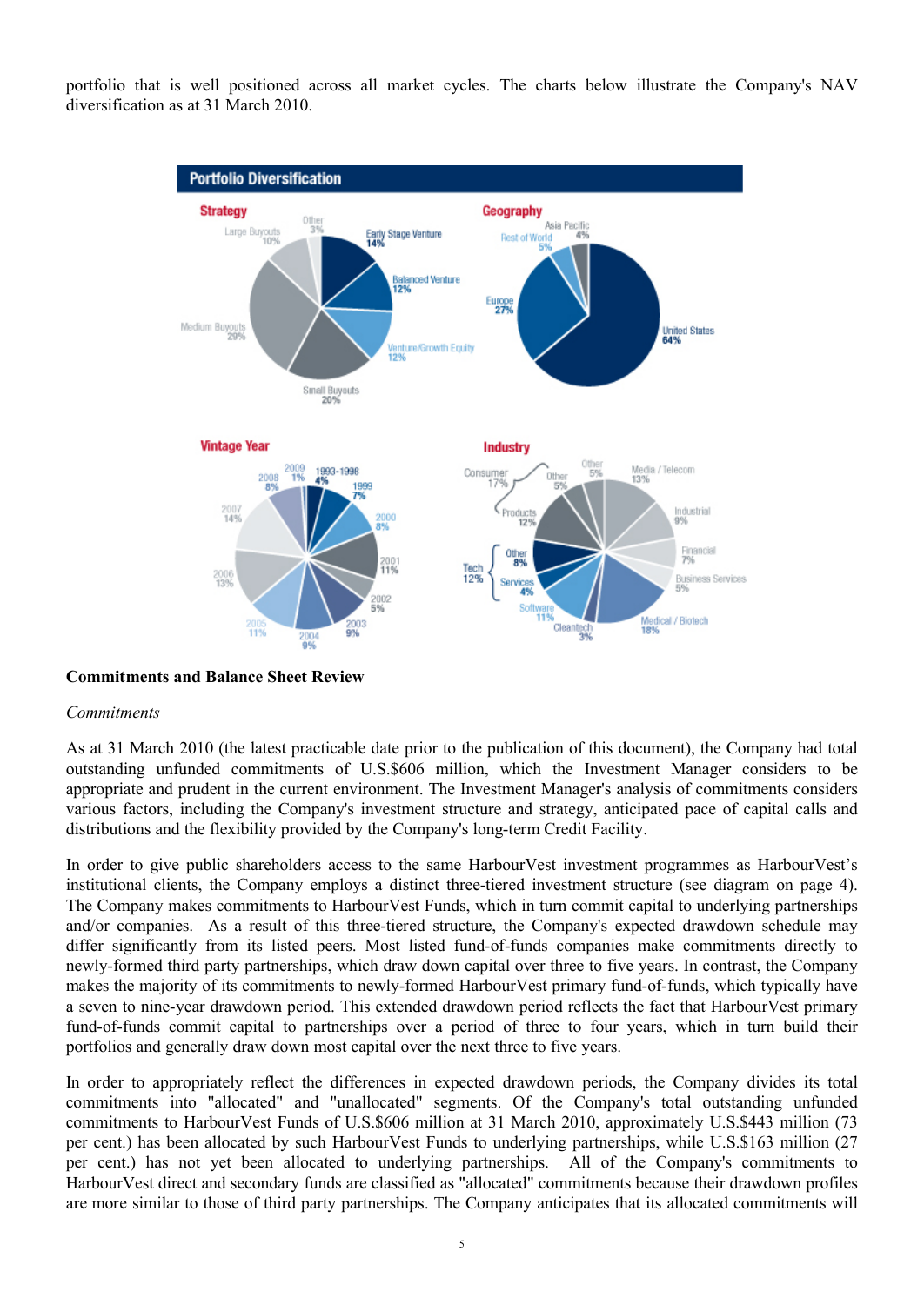be drawn down over a three to five-year period. In contrast, the Company's commitments which have not yet been allocated are expected to be drawn over a longer period of up to seven to nine years.

## *Cash Flows*

From 1 February 2009 to 31 January 2010, the Company's latest fiscal year, the Company funded U.S.\$73.8 million of capital calls and received U.S.\$51.8 million in distributions from HarbourVest Funds, representing net cash flow of (U.S.\$22.0) million. This compares with net cash flow of (U.S.\$45.1) million in the Company's prior fiscal year ended 31 January 2009. The Company has been net cash flow positive in three of the last four months through March 2010.

From 1 February 2009 to 31 January 2010, capital was called by 15 of the 20 HarbourVest Funds in the portfolio. The largest capital calls were funded to the following HarbourVest Funds, which together represent approximately 67 per cent. of the total drawdowns in the twelve-month period ended 31 January 2010.

- · HarbourVest VIII Buyout Fund
- 2007 Direct Fund
- · HarbourVest Partners VII Venture Partnership Fund
- HIPEP V 2007 European Buyout Fund
- · HarbourVest VI Partnership Fund

From 1 February 2009 to 31 January 2010, distributions were received from 11 of the Company's 20 HarbourVest Funds, including U.S. and non-U.S. fund-of-funds and a direct fund focused on venture capital and buyout. Approximately one third of the distributions, U.S.\$17.8 million, was received from HarbourVest VI Partnership Fund, a fund formed in 1999 to make primarily U.S.-based venture capital and buyout partnership investments (primary and secondary).

# *Credit Facility*

In order to address the natural variability between the receipt of distributions and the requirement to fund commitments, the Company secured its long-term U.S.\$500 million multi-currency revolving credit facility (the "**Credit Facility**") with Bank of Scotland plc (now a subsidiary of Lloyds Banking Group plc) on 4 December 2007.

Under the terms of the Credit Facility, the Company may borrow, repay, and re-borrow to fund commitments and working capital requirements through to the Credit Facility's expiry date in December 2014. The Company has pledged substantially all of its assets as collateral for such borrowings. The revolving Credit Facility bears variable interest at LIBOR plus 150 basis points on drawn amounts and carries an annual commitment fee of 40 basis points on the unused portion of the Credit Facility.

The Credit Facility contains financial covenants that, among other things, limit the Company's indebtedness to 40 per cent. of assets ("**Asset Test Covenant**"), with the calculated value of the assets also subject to certain diversification tests. All financial covenants are tested and calculated on a quarterly basis. In addition, non-financial covenants confer customary limitations that restrict the Company's ability to, among other things, make unduly concentrated commitments to funds, incur additional indebtedness or liens above the Credit Facility level, pay dividends above certain levels, or merge, consolidate, or substantially change its business without bank approval. Under the terms of the Credit Facility, Bank of Scotland plc may choose to syndicate the Credit Facility.

As at 31 March 2010 (the latest practicable date prior to the publication of this document), U.S.\$75 million of borrowings were outstanding under the Credit Facility, and the Company had U.S.\$8.7 million in cash on its balance sheet. Based on the Asset Test Covenant, the remaining maximum amount available to be drawn (the "**Available Credit Facility**") at 31 March 2010 (the latest practicable date prior to the publication of this document) was U.S.\$387 million.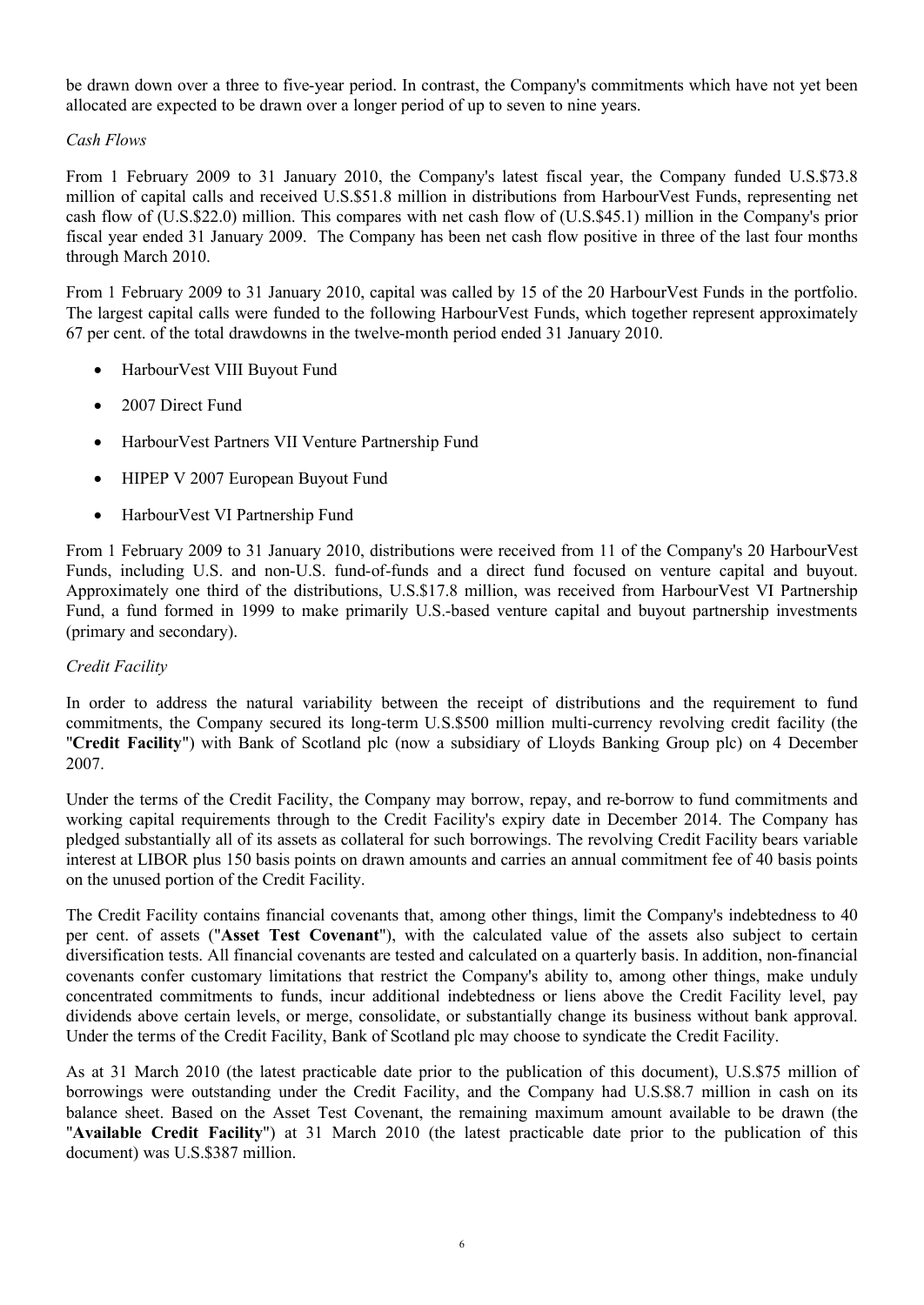# *Commitment Ratios*

The Investment Manager considers two ratios related to commitment level and coverage to be critical in analysing its balance sheet position and commitment levels relative to peers. When comparing the Company's commitments and associated ratios to its peers, the Investment Manager believes that it is most appropriate to include only those commitments that have been allocated to underlying partnerships. The portion of the Company's commitments that have not yet been allocated to underlying partnerships are not at risk of being called immediately and are not likely to be called for several years. However, in order to provide a complete picture, total unfunded commitments are also analysed because they represent the Company's total outstanding legal obligations that may be funded over time.

The Commitment Level Ratio measures the ratio of Private Equity Exposure (NAV of Investments plus Unfunded Commitments) relative to NAV. The Company's Commitment Level Ratio as at 31 March 2010 (the latest practicable date prior to the publication of this document) was 194 per cent based on total Unfunded Commitments, and 171 per cent. based on Unfunded Commitments that are allocated to underlying partnerships. The Investment Manager believes that the listed peer group's median Commitment Level Ratio was approximately 157 per cent. (as shown in the chart below).

The Commitment Coverage Ratio, calculated as the ratio of liquid resources (cash plus Available Credit Facility) to Unfunded Commitments measures the Company's ability to fund its obligations. The Company's Commitment Coverage Ratio as at 31 March 2010 (the latest practicable date prior to the publication of this document) was 65 per cent. of total Unfunded Commitments, and 90 per cent. of allocated Unfunded Commitments, a significantly stronger ratio than that which the Investment Manager believes to be the peer average of 47 per cent.



*Source: Public information and HVPE calculations; HVPE data as at 31 March 2010; Peer reporting dates represent most recent reporting period (ranging from 31 December 2009 to 31 March 2010)*

*Fund of funds peer group includes: Absolute Private Equity AG, APEN Ltd, J.P. Morgan Private Equity Limited, Castle Private Equity AG, Conversus Capital LP, F&C Private Equity Trust PLC, Graphite Enterprise Trust PLC, NB Private Equity Partners Ltd, Pantheon International Participations PLC, Princess Private Equity Holdings Ltd, Standard Life European Private Equity PLC, and SVG Capital PLC*

# **Liquidity Plan**

Since listing on 6 December 2007, trading in the Company's shares has been infrequent, and trades have been limited in size. The Company believes that this low level of trading is in part driven by the concentrated nature of its Shareholder base, which has only a limited number of traditional listed private equity investors. The lack of a London listing has also been challenging, as the Company has sought to increase interest from UK based investors and raise its profile in the London market. The limited liquidity in the Shares has in turn limited its ability to attract interest from potential new investors. In order to improve trading liquidity, the Company is taking a series of actions, including the Admission, the Secondary Placing, and the Put Offer, as described below (together, the "**Liquidity Plan**").

The Liquidity Plan is intended to:

- Diversify the Company's Shareholder base;
- Provide a trading platform more easily accessible to UK investors;
- Raise the Company's profile in the London market;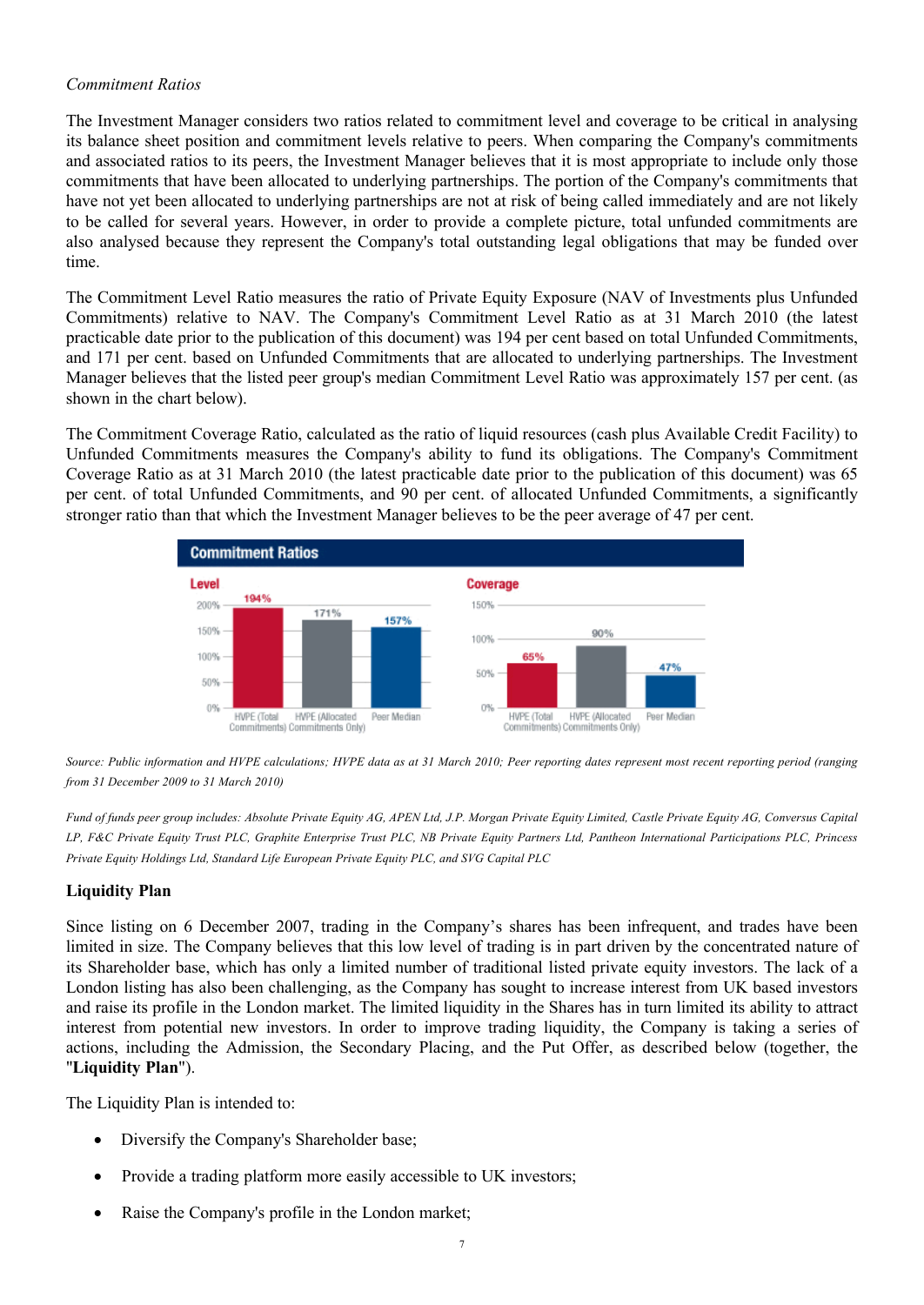- Increase liquidity in the Company's Shares; and
- Enhance the long-term marketability of the Company.

# *Secondary Placing*

The Secondary Placing is expected to involve the placing of existing Shares, held by certain existing Shareholders, with Eligible Investors (the "**Secondary Placing**"). The Company and the Investment Manager believe that diversifying the Shareholder base and placing Shares with more traditional listed private equity investors is likely to have a positive effect on the liquidity of the Company's shares. The exact number of Shares to be sold and the pricing of those Shares will be determined following a book-build programme of potential Eligible Investors coordinated by the Company's Corporate Brokers. Persons who are not Eligible Investors will not be permitted to participate in the Secondary Placing.

# *Put Offer*

In addition to the Secondary Placing, the Company intends to provide a 'put right' (the "**Put Right**") to those Eligible Investors who acquire Shares in the Secondary Placing and, for a limited period thereafter, to those Eligible Investors who subsequently purchase Shares in the market (the "**Put Offer**"). The Put Right will entitle such investors to sell Shares back to the Company on 15 November 2011 (the "**Exercise Date**") at the lower of the price set in the Secondary Placing or the estimated NAV per Share (excluding the impact of any put-related liability) as at 31 October 2011 (the "**Exercise Price**"). The Put Right, which must be registered with the Company, is nontransferable, but is separable from the freely tradable Shares purchased in the Secondary Placing or thereafter in the market.

The Board currently intends to offer Put Rights to purchasers of Shares until Put Rights representing U.S.\$40 million of potential Share repurchases have been issued. However, the Board reserves the right to change or limit the issuance of future Put Rights upon notice to the market. The Company has structured the Put Offer in a manner which it anticipates will be either neutral or accretive to the NAV per Share at the Exercise Date.

Persons who are not Eligible Investors will not be permitted to receive or exercise Put Rights.

Further details of the Secondary Placing and Put Offer will be made available via a Regulatory Information Service announcement.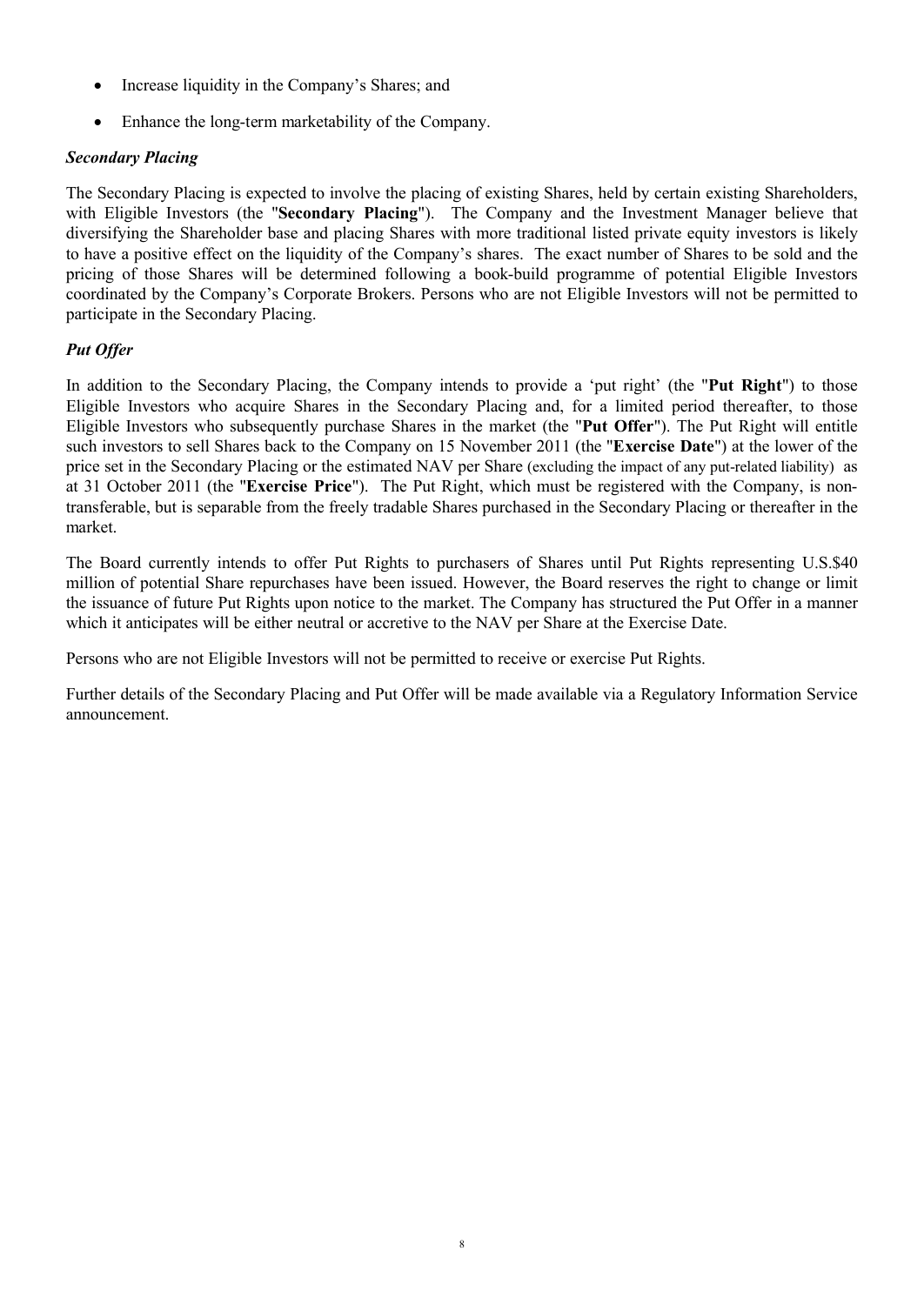#### **SUMMARY RISK FACTORS**

**An investment in the Shares involves substantial risks and uncertainties. In the Company's opinion, the material risks and uncertainties, of which the Directors are aware, are those listed below. In particular, the Company is exposed to a significant degree to the performance of the Company's investment portfolio. Investors should therefore be aware of the risks associated with the Company's underlying investments in private equity funds-of-funds and the particular risk of loss by one or more of these vehicles.** 

#### **Portfolio Performance and Investment Risk**

- The Company is dependent on the Investment Manager, HarbourVest and its investment professionals, and the Company is unable to give any assurance that it will have adequate or continued access to them. Moreover, HarbourVest could be removed as the general partner of the underlying HarbourVest Funds. The Company and HarbourVest may have little or no control over the underlying investments of the HarbourVest Funds which are themselves reliant upon third-party management.
- The Investment Manager has substantial discretion when implementing the Company's investment strategy, including with respect to the allocation of opportunities to invest in the HarbourVest Funds and to make Parallel Investments alongside such funds.
- The Company's minority direct and indirect investments in operating companies will subject the Company to actions taken by majority holders of the securities of such companies that may not be aligned with its investment objectives.
- · Changes in the value of foreign currencies relative to the U.S. dollar could negatively impact NAV.
- Declines in public market indices will impact NAV by reducing the value of the Company's public securities and market comparables underlying private valuations.
- The Company's investment portfolio may become less mature and/or less diversified over time. Some of the funds in which the Company invests may have no significant operating history.
- The Company's private equity investments are likely to be, and its other investments may be, illiquid.
- · The Company and the HarbourVest Funds may not actually realise the value of investments they report from time to time.

#### **Governance and Regulatory Risk**

- · The Shares carry only limited voting rights (save for in certain limited circumstances) and Shareholders are not eligible to vote on the election of Directors to the Board. The Class B Shares carry full voting rights, including in relation to the election of Directors. The Class B Shares are held by HVGPE Holdings Limited, a Guernsey-domiciled limited company, the shares of which are held by HarbourVest employees.
- The rights of Shareholders and the fiduciary and other duties owed by the Board to the Company are governed by Guernsey law and the Articles and may differ from the rights and duties owed to companies or shareholders under the laws of other countries.
- · Shareholders' rights will differ substantially from the rights of the limited partners of the HarbourVest Funds and the potential return on investments in the Company by Shareholders may not be commensurate with the returns achieved by such limited partners.
- · Changes in laws or regulations, including at the European Union level, may require restructuring of the Company, or limit the Investment Manager's ability to manage the Company. Additionally, failure to comply with any laws and regulations may adversely affect the Company's business, investments and results of operations.
- As part of a diverse limited partner group in respect of the Company's investment in any fund, the Company's interests will not always take priority and this could result in a conflict of interests.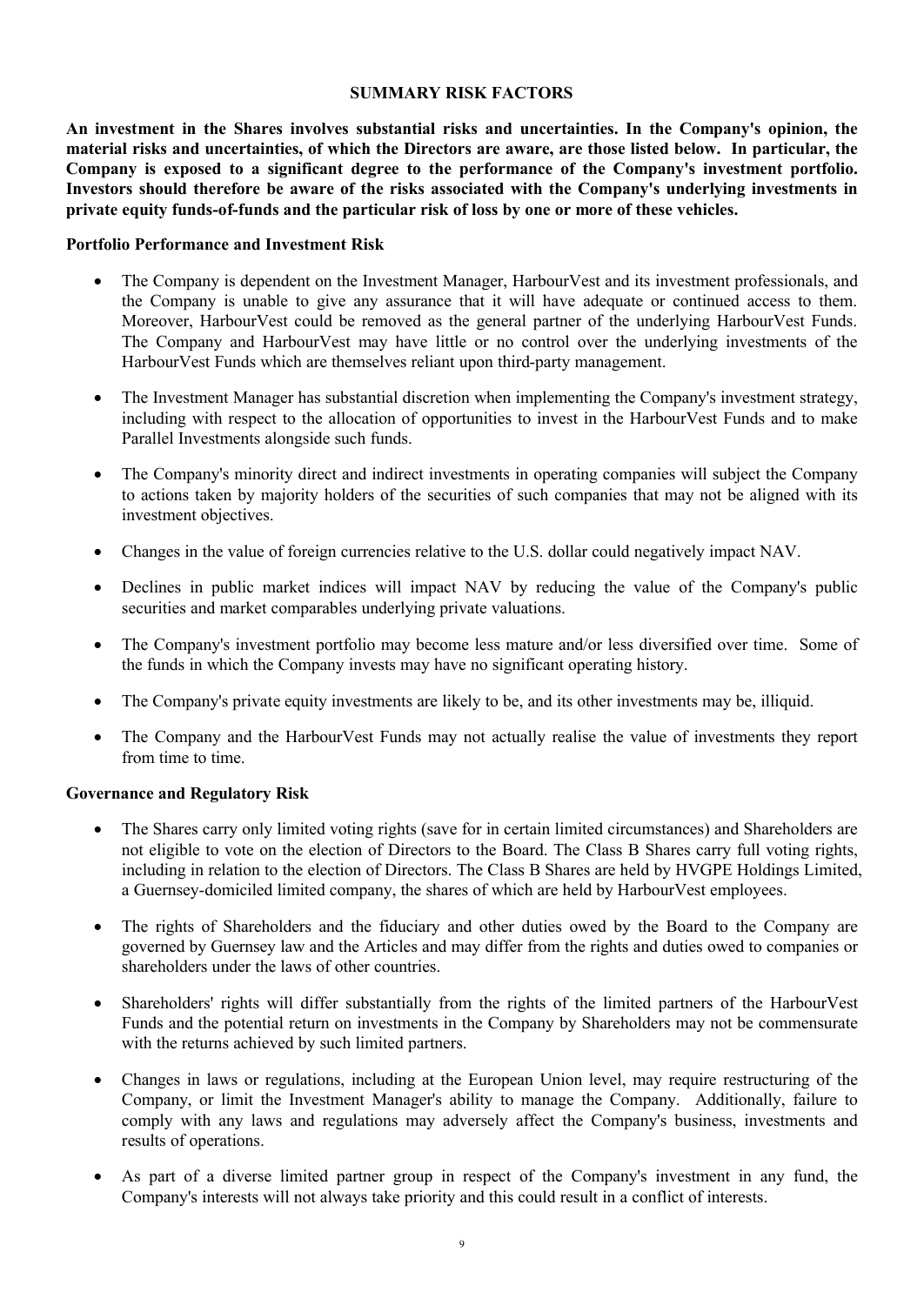## **Other Financial Risk**

- · The market price of Shares could be adversely affected by illiquidity and by sales or the possibility of sales of substantial amounts of Shares.
- The Shares could continue to trade at a discount to NAV for a variety of reasons, including market conditions.
- · There is no guarantee that the benefits set out under the section headed "Rationale for Admission" will be achieved or that the Liquidity Plan described in this document will enhance trading in the Shares.
- The five largest Shareholders in the Company represent approximately 65 per cent. of holdings, creating potential share overhang for exit, ongoing lack of liquidity, or a substantial block of influence. Lack of share liquidity discourages investor interest in the stock.
- The Company, and certain entities in which the Company may invest, rely on leverage as part of its and their respective investment strategies. Given potential levels of borrowing, increases in interest rates may negatively impact NAV.
- · There is a risk that Bank of Scotland plc or potential syndicate banks may be unwilling or unable to continue to fund the Credit Facility. In addition, there is a risk that the Company may breach its financial covenants due to NAV declines or substantial drawdowns without distributions. Whilst the Company does not consider this likely to materialise, in the event the Credit Facility was withdrawn the impact may be significant.
- The fixed cost structure of the Company creates drag on NAV, particularly in declining markets.
- The Company may issue additional equity securities that dilute existing holders of Shares or that have rights and privileges that are more favourable than the rights and privileges of Shares.

**The foregoing is a summary of the material risks and uncertainties, of which the Directors are aware, to which the Company believes it and its investors are subject as at the date of this document. For further details of the risks and uncertainties affecting the Company and its investors you should carefully consider all of the information included in the section headed "Risk Factors" on pages 7 to 28 of the Prospectus. Furthermore, additional risks and uncertainties not currently known to the Company, or that the Company deems to be immaterial, may also have an adverse effect on its business.**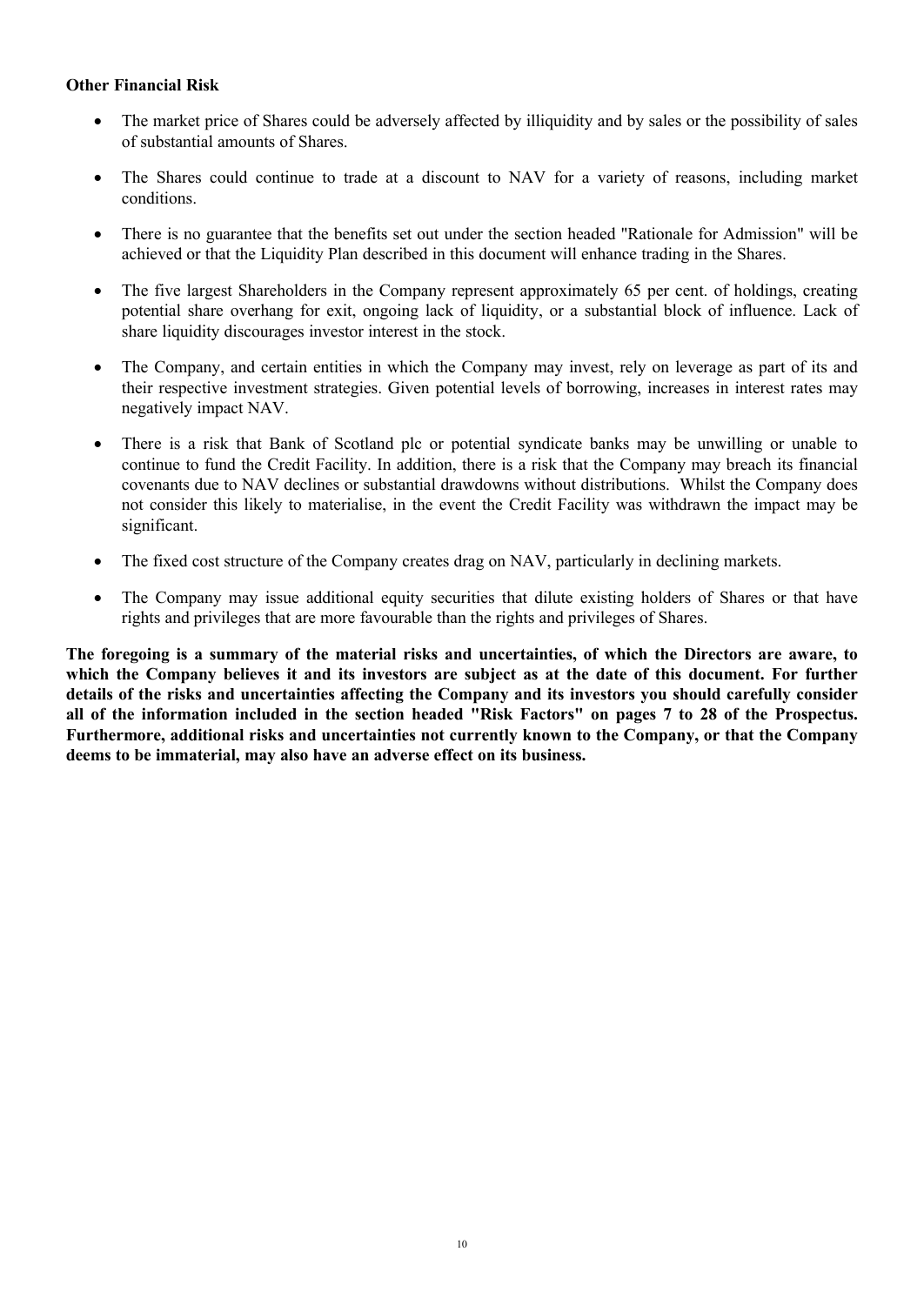#### **STRUCTURE AND MANAGEMENT**

## **Organisational Structure**

The chart below sets out the ownership, organisational structure and investment structure of the Company. This chart should be read in conjunction with the accompanying explanation of the Company's ownership, organisational and investment structure and the information included under the sections headed "Background to the Company", "Business Overview" and "Investment Manager".



#### **Investment Manager**

The Investment Manager of the Company is HarbourVest Advisers L.P., an affiliate of HarbourVest. HarbourVest is a private equity firm whose history dates back to 1982. HarbourVest has invested more than U.S.\$30 billion of assets on behalf of investors around the world. Over the past 28 years, HarbourVest has grown to 235 employees who are based in Boston and the firm's London and Hong Kong subsidiaries.

HarbourVest employs an established and focused due diligence process to search for exceptional investments, evaluate the opportunities carefully, and select those that it believes offer the strongest potential for returns. In selecting and managing the Company's investments, the Investment Manager has the support of HarbourVest's team of private equity investment professionals, who the Company believes are among the most experienced and successful managers of the kind of investments the Company makes.

#### **Management Fees**

As an investor in HarbourVest Funds, the Company is charged the same management fees on committed capital and is subject to the same performance allocations as other investors in those HarbourVest Funds. Therefore, the Investment Manager does not charge the Company management fees or performance fees other than with respect to Parallel Investments. Management fees (except for management fees related to Parallel Investments) are paid at the underlying fund level and are not direct expenses of the Company. As at 31 March 2010 (the latest practicable date prior to the publication of this document), the Company did not hold any Parallel Investments.

# **Other Expenses**

The Company has two major categories of expenses in addition to the direct and indirect management fees outlined above: (i) financing fees and expenses related to its U.S.\$500 million Credit Facility; and (ii) expenses attributable to the operations of the Company.

As stated above under the paragraph headed "Commitments and Balance Sheet Review", the Credit Facility bears variable interest at LIBOR plus 150 basis points on drawn amounts and carries an annual commitment fee of 40 basis points on the unused portion. For the fiscal year ended 31 January 2010, total Credit Facility-related expenses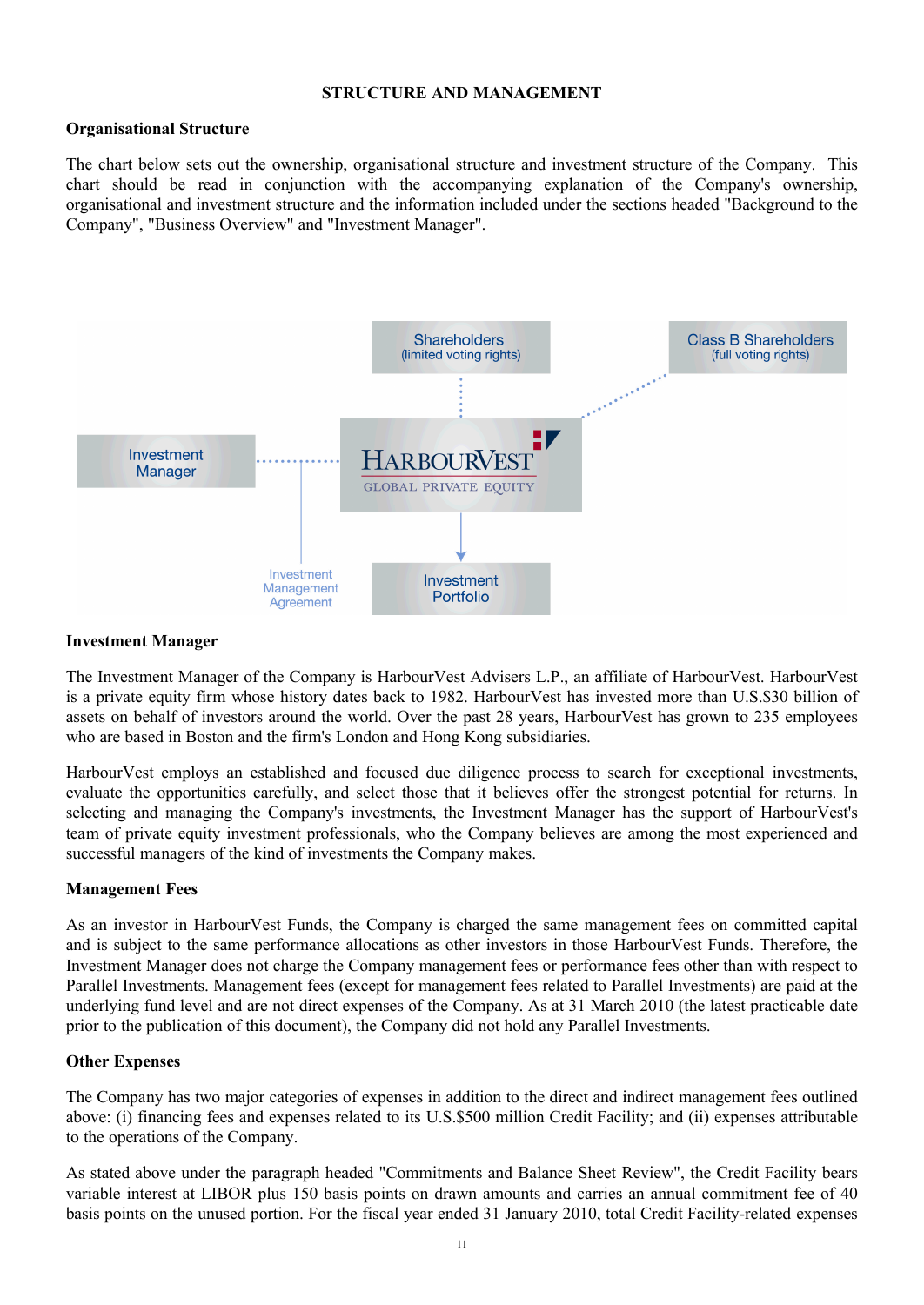were estimated to be U.S.\$3.2 million. The Company had U.S.\$78 million of borrowing outstanding on average over the year.

Operating expenses include, but are not limited to, compensation, travel, the Directors' fees and expenses, the costs of insuring the Directors from professional liability, the fees and expenses of the Administrator, the costs of preparing the annual and semi-annual financial statements and other Shareholder communications, and the fees and expenses of third parties that provide professional services to the Company, such as accounting, investor relations, financial advisory, audit, tax and legal services. Some of these operating expenses represent fees, costs and expenses that are incurred by the Investment Manager or its affiliates on the Company's behalf and in providing its services under the Investment Management Agreement.

The Company's operating costs were estimated to be approximately U.S.\$3.4 million in the year ended 31 January 2010. The Board and the Investment Manager are focused on controlling the Company's operating expenses and the Investment Manager has actively sought price concessions, implemented process improvements, and brought certain activities in-house to minimise expenses.

The Company's expenses and operating costs are paid using cash from distributions and the Credit Facility.

For further information regarding management fees and reimbursement of other expenses to the Investment Manager, please consult pages 97 and 98 of the Prospectus.

# **Directors**

Details of the current Directors are set out below:

## *Sir Michael Bunbury, Chairman*

Sir Michael Bunbury (age 63) is an experienced director of listed and private investment, property and financial services companies and trustee for high net worth families. He is currently the Chairman of JP Morgan Claverhouse Investment Trust plc, Director of Foreign & Colonial Investment Trust plc (which has been an investor in numerous HarbourVest Funds, including two of the seeded funds and three of the new funds in which the Company invested at listing), Director of Invesco Perpetual Select Trust plc, and a consultant to Smith & Williamson. Sir Michael began his career in 1968 at Buckmaster & Moore, a member of The Stock Exchange, before joining Smith & Williamson, Investment Managers and Chartered Accountants, in 1974 as a Partner. He later served as Director and Chairman and remains a consultant to the firm. Sir Michael has his own business, Michael Bunbury Associates, giving high-level financial advice to a range of families on their business and property assets.

# *Brooks Zug*

Brooks Zug (age 63) is a senior managing director of HarbourVest Partners, LLC and a founder of HarbourVest. He is responsible for overseeing HarbourVest's U.S. and non-U.S. partnership and direct investments. He joined the corporate finance department of John Hancock in 1977 and in 1982 co-founded Hancock Venture Partners, which later became HarbourVest Partners. He serves as an advisory committee member for a number of U.S. and foreign private equity partnerships, including funds managed by Advent International, Doughty Hanson, Permira, Silver Lake Partners, and TA Associates. Brooks is a past Trustee of Lehigh University and a current Overseer of the Boston Symphony Orchestra. His previous experience includes investment banking for Paine Webber Jackson & Curtis (1970 to 1974) and private investments with Sun Life of Canada (1974 to 1977). He received a BS from Lehigh University in 1967 and an MBA from Harvard Business School in 1970. Brooks received his CFA designation in 1977.

#### *George R. Anson*

George Anson (age 49) manages HarbourVest Partners (U.K.) Limited, which supports HarbourVest's investment and client service activities in Europe. George joined HarbourVest's London subsidiary in 1990 and serves on the advisory boards of a number of European private equity partnerships, including funds managed by Atlas Venture, BC Partners, BS Private Equity, Cinven, Doughty Hanson, Ethos Private Equity, Global Finance, and IK Investment Partners. George's previous experience includes seven years with Pantheon Ventures managing European private equity funds and companies. A U.K. citizen, he was born in Canada and educated in the U.S. George received a BA in Finance from the University of Iowa in 1982.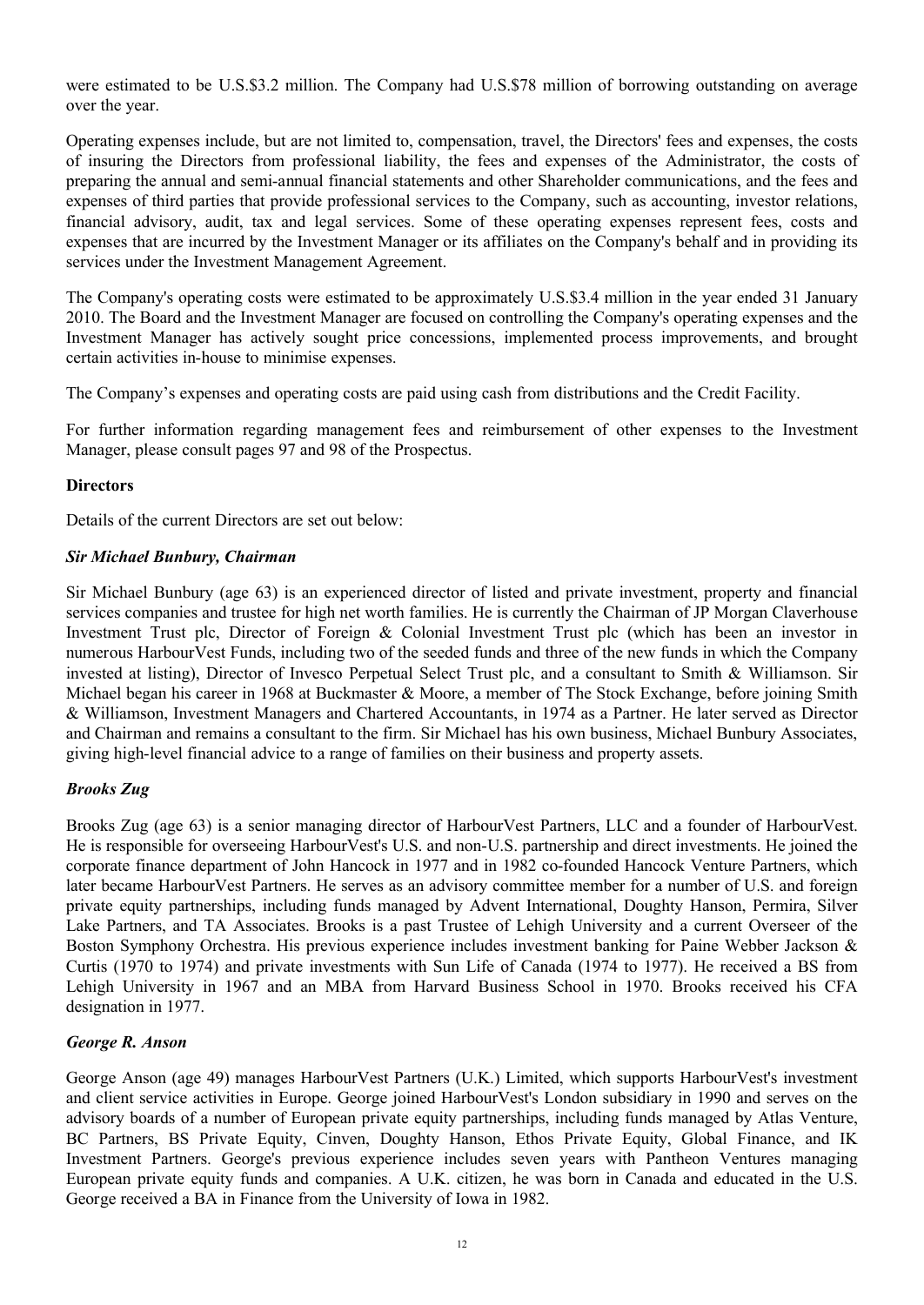## *Jean-Bernard Schmidt*

Jean-Bernard Schmidt (age 64) is Managing Partner of Sofinnova Partners, a leading European venture capital firm based in Paris. Jean-Bernard joined Sofinnova in 1973 as an investment manager. In 1981 he became President of Sofinnova Inc. in San Francisco, managing Sofinnova's U.S. venture capital funds until 1987, when he returned to Paris to head the Sofinnova group. He then began focusing Sofinnova's investments in Europe on technology and early stage projects in information technologies and life sciences. In 1989, he launched the first Sofinnova Capital fund. He is a past and current board member of many technology companies in the U.S. and France. Between 1998 and 2001, he was a board member of AFIC, the French Venture Capital Association. From June 2003 to June 2004, he was Chairman of EVCA (the European Private Equity and Venture Capital Association). Jean-Bernard is a graduate of Essec Business School in Paris and holds a MBA from Columbia University in New York.

## *Andrew W. Moore*

Andrew Moore (age 55) is Group Chairman of Cherry Godfrey Holdings Limited and Director of Adam & Company International Limited, Adam & Company International Trustees Limited, Adam & Company International Nominees Limited, Channel Islands Development Corporation Limited, and Sumo Limited. Andrew joined Williams & Glyns Bank, which subsequently became The Royal Bank of Scotland, after obtaining a diploma in business studies. He moved to Guernsey to establish and act as Managing Director of a trust company for The Royal Bank of Scotland in 1985. During his career, Andrew held a range of senior management positions, including acting as head of corporate trust and fund administration businesses for The Royal Bank of Scotland in Guernsey, Jersey, and Isle of Man, which provided services to many offshore investment structures holding a wide variety of asset classes. Andrew has over 20 years of experience as both an executive and non executive Director of companies including investment funds and banks.

## *Keith B. Corbin*

Keith Corbin (age 57) is an Associate of the Chartered Institute of Bankers (A.C.I.B.) (1976) and member of the Society of Trust and Estate Practitioners (T.E.P.) (1990). He has been involved in the management of international financial services businesses in various international centres during the last 30 years. Currently the Group Executive Chairman of Nerine International Holdings Limited, which has operations in Guernsey, the British Virgin Islands and Switzerland, he also serves as a non-executive Director on the board of various regulated financial services businesses, including investment funds, insurance companies and other companies, some of which are listed on recognised stock exchanges or subsidiaries of listed companies. Those assignments also include the chairmanship of audit and remuneration committees.

# *Paul R. P. Christopher*

Paul Christopher (age 37) is an English Solicitor, Guernsey Advocate, and a partner in the Guernsey law firm Ozannes. He specialises in investment, finance and corporate work. He regularly advises on the establishment of offshore investment funds of all kinds and on the regulatory and commercial issues in relation to them. He has an established trust practice and acts for a number of the leading trust institutions in Guernsey. He is the Bar Council representative on the Guernsey International Business Association's council and is a member of the Guernsey Joint Money Laundering Steering Group.

A list of the current and past directorships held by the directors in the past 5 years is available on request from the Administrator.

#### **Share Capital**

The share capital of the Company consists of three classes of shares, the Shares, the Class B Shares and the Ordinary Shares. The authorised and issued share capital of the Company as at 10 May 2010 (the latest practicable date prior to the publication of this document) is as follows: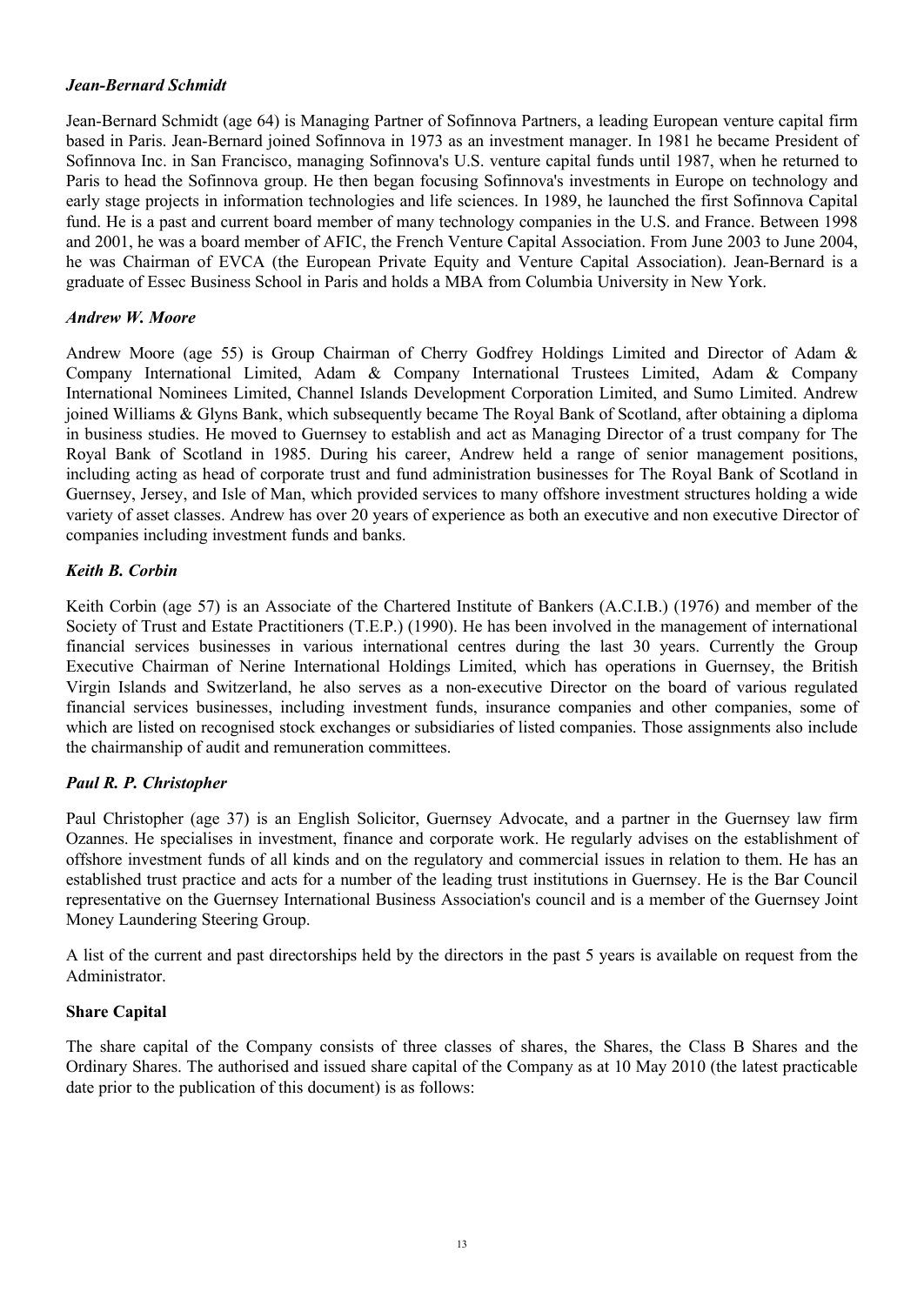|                        | Authorised no.<br>of Shares | Issued no. of<br><i>Shares</i> | Outstanding<br>no. of Shares |
|------------------------|-----------------------------|--------------------------------|------------------------------|
| <b>Ordinary Shares</b> | unlimited                   | nil                            | nil                          |
| <i>Shares</i>          | unlimited                   | 83,000,000                     | 83,000,000                   |
| Class B Shares         | 10,000                      | 101                            | 101                          |

The Company has an authorised share capital of an unlimited number of Ordinary Shares of no par value each (with such voting rights as the Board shall determine), an unlimited number of Shares of no par value each (which carry limited voting rights) and 10,000 Class B Shares of no par value each (which carry full voting rights). 100 per cent. of Class B Shares are held by HVGPE Holdings Limited, a Guernsey-domiciled limited company, the shares of which are held by HarbourVest employees. For further information on the rights attaching to Ordinary Shares, Shares and Class B Shares, please refer to the sub-sections below headed "Voting Rights", "Variation of Class Rights" and "Special Consent Rights".

The Shares are currently traded on Euronext Amsterdam and will, following Admission, also be traded on the SFM. The NAV attributable to the Shares as at 31 March 2010 (the latest practicable date prior to the publication of this document) was U.S.\$716 million.

## *Voting Rights*

Ordinary Shares shall have such voting rights as the Directors shall determine, subject to the terms and rights attaching to the Shares and Class B Shares, the Articles, and the preservation of the voting rights of Class B Shares.

Other than as set out under the sub-heading "Special Consent Rights" below, Shares do not carry any voting rights. In particular, holders of Shares are not eligible to vote on the election of Directors or at the annual general meeting of the Company.

Except as set out under the sub-heading below headed "Special Consent Rights", the Class B Shareholder is entitled to vote on all matters properly presented for the consideration of shareholders in accordance with the Memorandum and Articles, including the election of Directors.

#### *Variation of Class Rights*

Subject to the provisions of Guernsey law, all or any of the special rights attached to any class of shares of a company may (unless otherwise provided by the terms of issue) be varied with the consent in writing of the holders of three-fourths of the issued shares of that class or with the sanction of 75 per cent. of the votes of the holders of such shares. The necessary quorum shall be two persons present in person or by proxy holding at least onetwentieth of the issued shares of that class. Every holder of shares of the class concerned shall be entitled at such meeting to one vote for every share held by him on a poll.

The special rights conferred upon the holders of any shares or class of shares issued with preferred or other rights shall not be deemed to be varied by the creation of or issue of further shares ranking pari passu therewith.

#### *Special Consent Rights*

Under the Articles, none of the actions listed below may be taken by the Company without the approval of the Class B Shareholder and a majority of the Shareholders:

- Amendments to the Company's investment strategy;
- Amendments to the terms of the Company's investment objective as set out in the Prospectus; and
- Amendments to the terms of the Investment Management Agreement.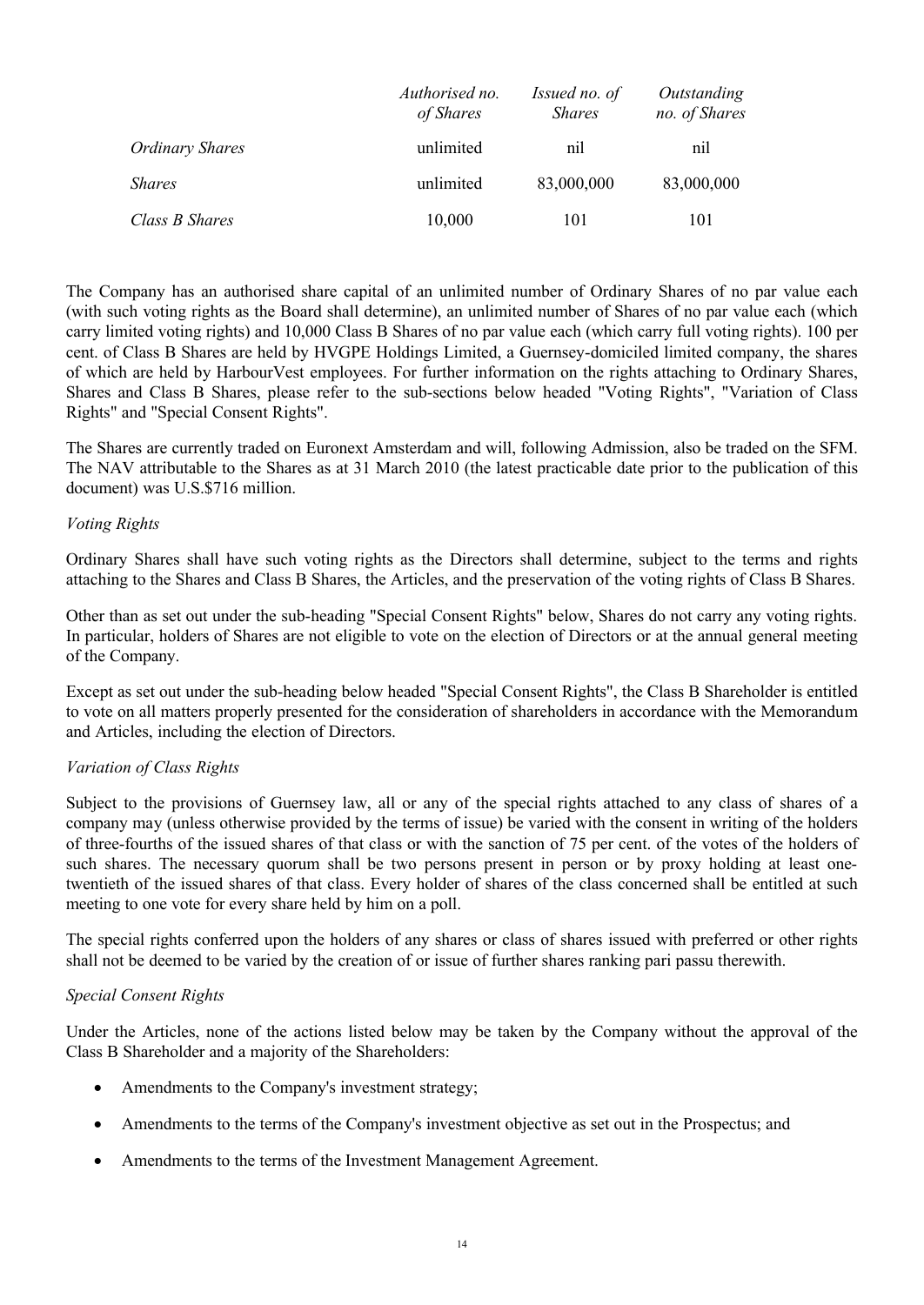Any amendment to the Memorandum and/or Articles which is an amendment required by law or regulation or an amendment which is administrative in nature and which has no impact on the relative economic rights of the Shareholders shall require the consent of the Class B Shareholder only, which shall be given by Special Resolution.

Any other amendment to the Memorandum and/or Articles requires the consent of the Class B Shareholder, which shall be given by Special Resolution, and a majority of Shareholders.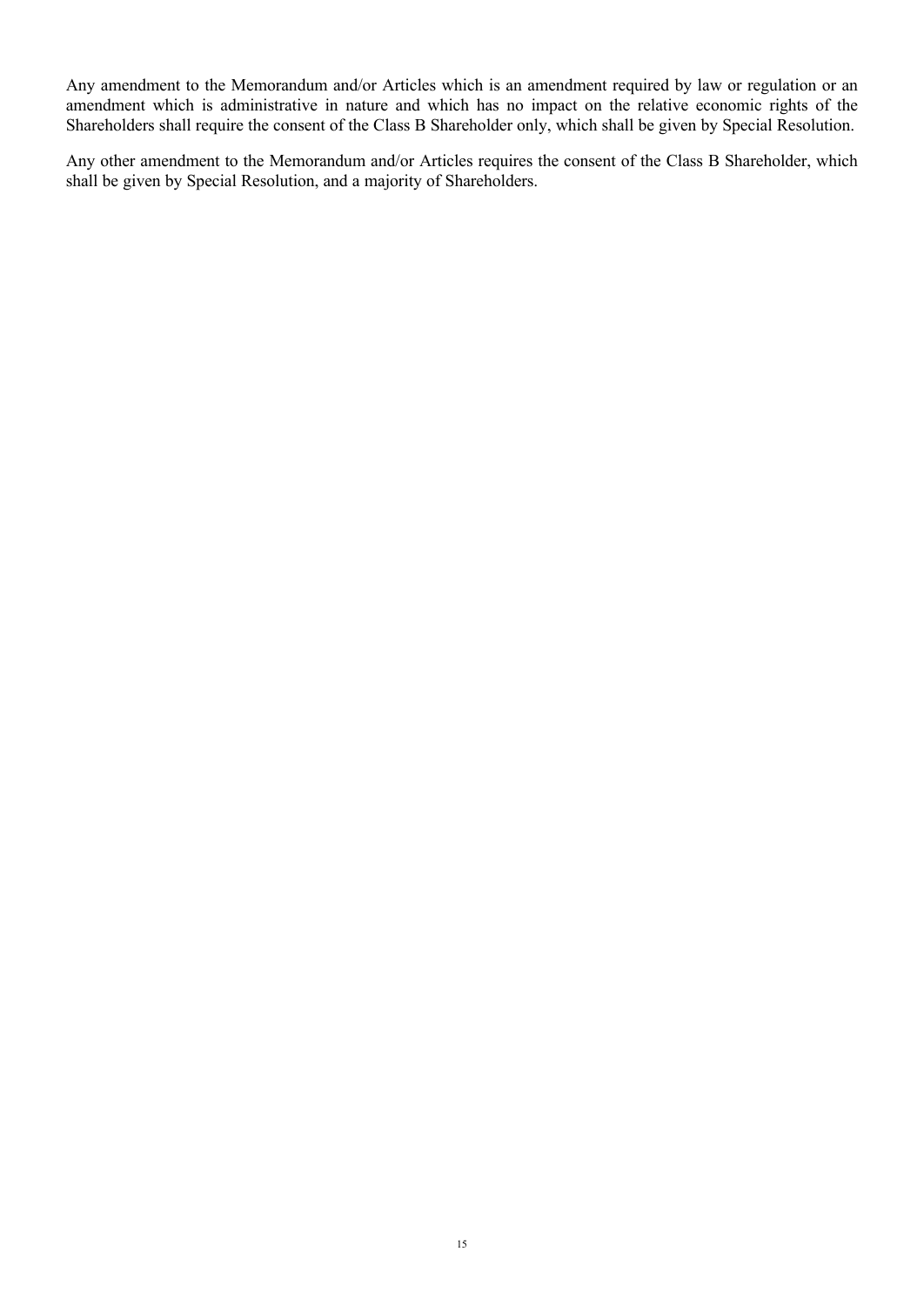#### **ADDITIONAL INFORMATION**

## **Admission**

Application has been made to the LSE for the Shares to be admitted to trading on the SFM. It is expected that Admission will become effective and that dealings in the Shares will commence on the SFM at 0800 hours on 12 May 2010.

# **Clearing and Settlement**

The Shares are currently accepted for clearance through the book-entry facilities of Euroclear Netherlands and are deposited in Euroclear Netherlands. Euroclear Netherlands is the central securities depository of the Netherlands and primary settlement system for securities admitted to Euronext Amsterdam and provides real-time settlement of securities transactions. Euroclear Netherlands facilitates the settlement of securities transactions through electronic book-entry transfers without the need to use share certificates or written instruments of transfer.

Following Admission, Shares will also be accepted for clearance through CREST. CREST is a paperless bookentry settlement system operated by Euroclear UK and Ireland which enables securities to be evidenced otherwise than by certificates and transferred otherwise than by written instrument. Accordingly, it is intended that settlement of transactions in the Shares following Admission may also take place within the CREST system if the relevant Shareholders so wish. CREST is a voluntary system and Shareholders who wish to receive and retain share certificates will be able to do so. The names of Shareholders or their nominees holding Shares through their Euroclear UK and Ireland accounts will be entered directly on to the share register of the Company.

The ISIN number of the Shares is GG00B28XHD63. The Amsterdam Security Code (*fondscode*) for the Shares is 612956. The Common Code for the Shares is 03208187.

#### **Share Repurchases**

The Board has the authority to purchase in the market up to 14.99 per cent. of the issued Shares in any twelve month period, provided that no single purchase exceeds 10 per cent. of the issued Shares. Subject to that authority being renewed at each annual general meeting, the Company may purchase Shares in the market on an ongoing basis with a view to addressing any imbalance between the supply of and demand for Shares, to increase the net asset value per Share and to assist in narrowing any discount to net asset value per Share in relation to the price at which Shares may be trading. The Company will subsequently cancel any Shares bought back.

The exercise by the Board of its powers to repurchase Shares is entirely discretionary and Shareholders should place no expectation or reliance on the Board exercising such discretion on any one or more occasions.

# **Other Developments Since the Date of the Prospectus**

In addition to the financial and operational updates described in the Summary section of this document, the following developments have occurred since the date of the Prospectus:

- In July 2008, the Company made a Euro 100 million commitment to a newly formed HarbourVest non-U.S. fund-of- funds, HIPEP VI;
- · Stephen Belgrad was appointed Chief Financial Officer of the Company in September 2008;
- In December 2009, the last remaining lock-up fell away related to Shareholders who had rolled their investments in existing HarbourVest Funds into the Company in exchange for Shares at the time of the IPO. The lock-up required Shareholders to retain their investment in the Company for a minimum period of time. Total Shares originally under lock-up were 51.3 million. To the Company's knowledge, none of these Shares have been sold;
- · Oriel Securities Limited and J.P. Morgan Cazenove have been appointed Corporate Brokers to the Company as of May 2009 and April 2010, respectively; and
- As at April 2010, the Company approved the Liquidity Plan described in this document, consisting of the Admission, the Secondary Placing and the Put Offer.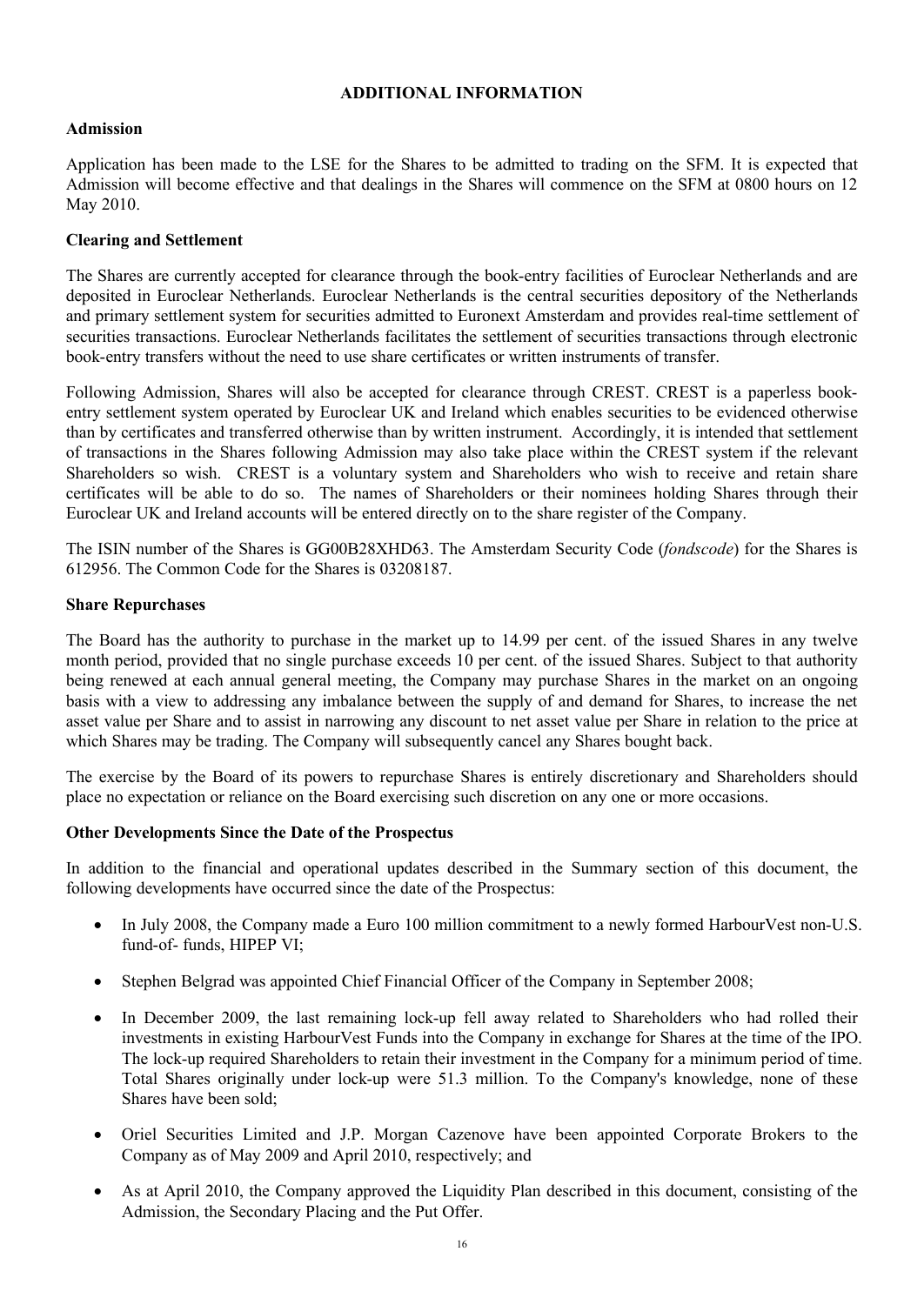### **Material Contracts and other Important Changes**

In order for the Shares to be admitted to trading on the SFM, the Shares must be accepted for settlement through CREST. On 6 May 2010, the Company entered into the Registrars Agreement with Capita Registrars (Guernsey) Limited for the provision of registrar services.

## **Memorandum and Articles**

The following changes have been made to the Memorandum and Articles since the date of the Prospectus:

- · provisions have been inserted to allow for settlement and clearance of the Shares through the CREST system;
- the new Companies Law was introduced in Guernsey on 1 July 2008 and the Articles have been generally updated to comply with its provisions in so far as they are applicable including amendments to:
	- o confer authority on the Board to issue an unlimited number of shares (under the new Law the Board must be given an authority to issue shares where there is more than one class of shares in issue);
	- o the requirement that dividends be paid only out of profits has been removed and replaced with a restriction imposed under the law that no dividend may be paid unless the directors are satisfied, on reasonable grounds, that the Company will, immediately after the dividend is paid be able to satisfy the solvency test (as defined in the Companies Law);
	- o include provisions to allow for electronic service of documents where a shareholder has provided an email address to the Company for such purposes.

No changes have been made to the terms of issue of the Shares.

#### **Winding Up**

The Company may be voluntarily wound up by a special resolution of the Class B Shareholder. On a winding up, the surplus assets remaining after payment of all creditors, including the repayment of bank borrowings, will be divided among Shareholders pro rata, according to the rights attaching to the Shares.

#### **Corporate Governance and Voting Rights**

The Articles require that the Board must consist of not fewer than seven Directors (save as otherwise determined by the Company by ordinary resolution of the Class B Shareholder), a majority of which, during the period in which the Shares are listed, are required to be independent of HarbourVest. The right to elect the Company's entire Board is exercised by the Class B Shareholder. With the exception of a material change from the investment strategy, the terms of the Investment Management Agreement and/or the investment objective of the Company, and major alterations to the Memorandum and Articles, other than as outlined in "Special Consent Rights" above, the Shares do not carry any voting rights. For further information, please refer to the section headed "Description of the Company's Shares and the Company's Memorandum and Articles of Association" on pages 101 to 108 of the Prospectus and the section above headed "Share Capital".

#### **Dividend Policy**

The Directors do not currently intend to pay dividends, however, they may choose to pay dividends, including special dividends, at some time in the future. The payment of any final dividend would be subject to the Articles and the Companies Law and will require the approval of the Board and the Class B Shareholder. The actual amount and timing of any dividends will always be subject to the discretion of the Directors. For further information, please refer to the section headed "Dividends" on page 102 of the Prospectus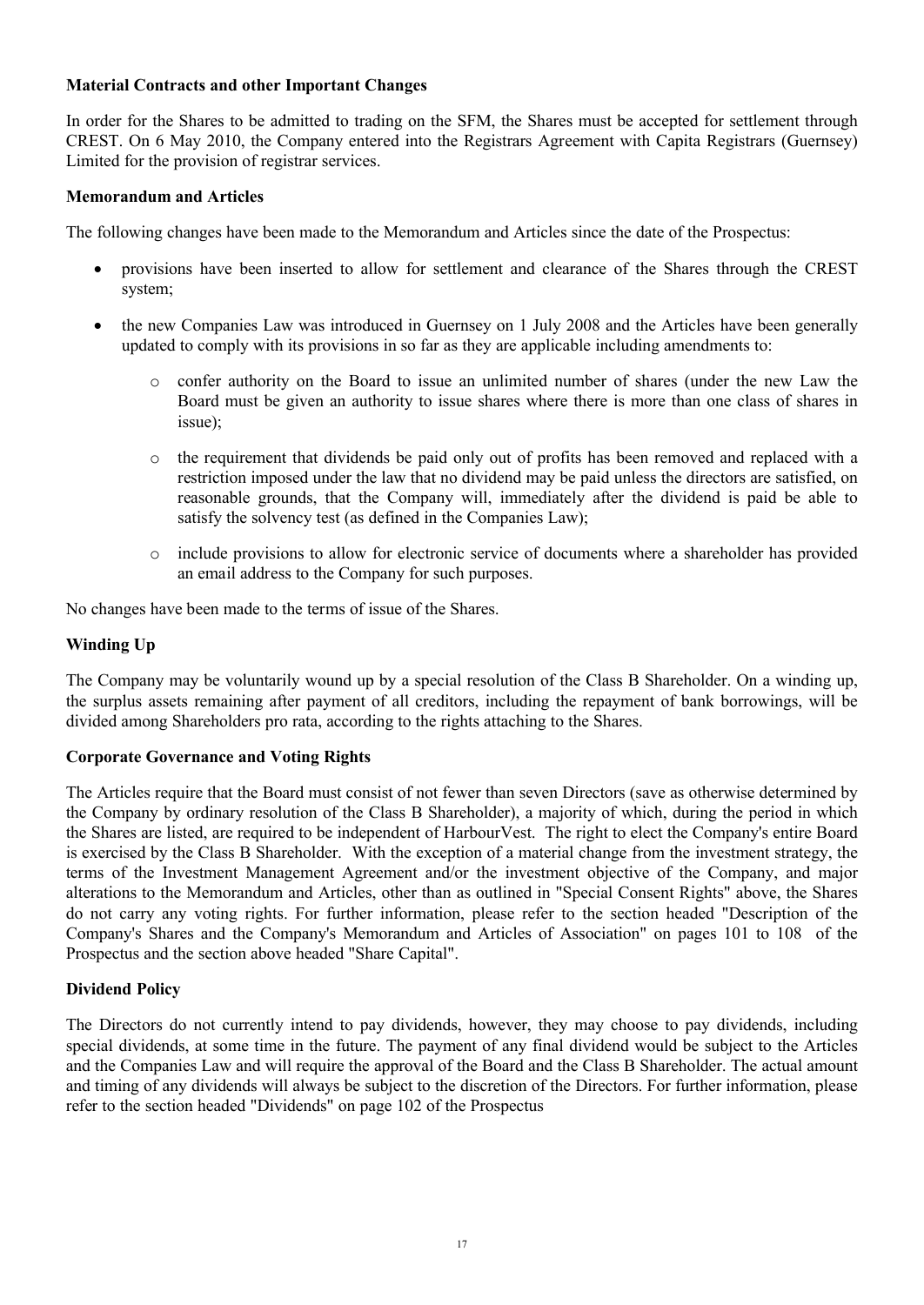## **Directors' Shareholdings**

The shareholdings of the Directors as at the date of this document are as follows:

| Name                 | Number of Shares |
|----------------------|------------------|
| Jean-Bernard Schmidt | 20,000           |
| Keith Corbin         | 11,500           |
| Sir Michael Bunbury  | 9,000            |
| Paul Christopher     | 6,500            |
| <b>Andrew Moore</b>  | 3,500            |

HarbourVest employees are not permitted to hold Shares in the Company. As such, Brooks Zug and George R. Anson do not hold any Shares.

#### **Major Shareholders**

As at 31 March 2010 (the latest practicable date prior to the publication of this document), insofar as is known to the Company, the following persons were interested, directly or indirectly, in 5 per cent. or more of the total Shares in issue:

| <i>Shareholder</i>                                                             | Number of Shares | Percentage of total Shares |
|--------------------------------------------------------------------------------|------------------|----------------------------|
| State Teachers Retirement System of Ohio                                       | 15,327,677       | 18.47                      |
| Washington State Investment Board                                              | 13,563,699       | 16.34                      |
| Oregon Public Employees Retirement Fund                                        | 9,573,190        | 11.53                      |
| <b>Blackrock Investment Management UK</b>                                      | 8,478,700        | 10.22                      |
| Retirement Board of the Policemen's Annuity &<br>Benefit Fund, City of Chicago | 6,891,926        | 8.3                        |
| Total                                                                          | 53,835,192       | 64.86                      |

#### **Costs of Admission**

The costs and expenses of Admission and the Liquidity Plan are payable by the Company.

#### **Forward-looking Statements**

This document contains certain forward-looking statements based on beliefs, assumptions, targets and expectations of future performance, taking into account all information currently available to the Company. These beliefs, assumptions, targets and expectations can change as a result of many possible events or factors, in which case the Company's investment objective, business, financial condition, liquidity and results of operations may vary materially from those expressed in the forward-looking statements. Save as required by law or by the Prospectus Rules or the Disclosure and Transparency Rules or any other rules or standards applicable to the Company, the Company is under no obligation publicly to release the results of any revisions to any forward-looking statements in this document that may occur due to any change in its expectations or to reflect events or circumstances after the date of this document.

#### **Additional Information on the Company**

Further information about the Company including this document, the Prospectus, annual financial reports and interim financial reports, is available from the Company's website at [www.hvgpe.com.](www.hvgpe.com)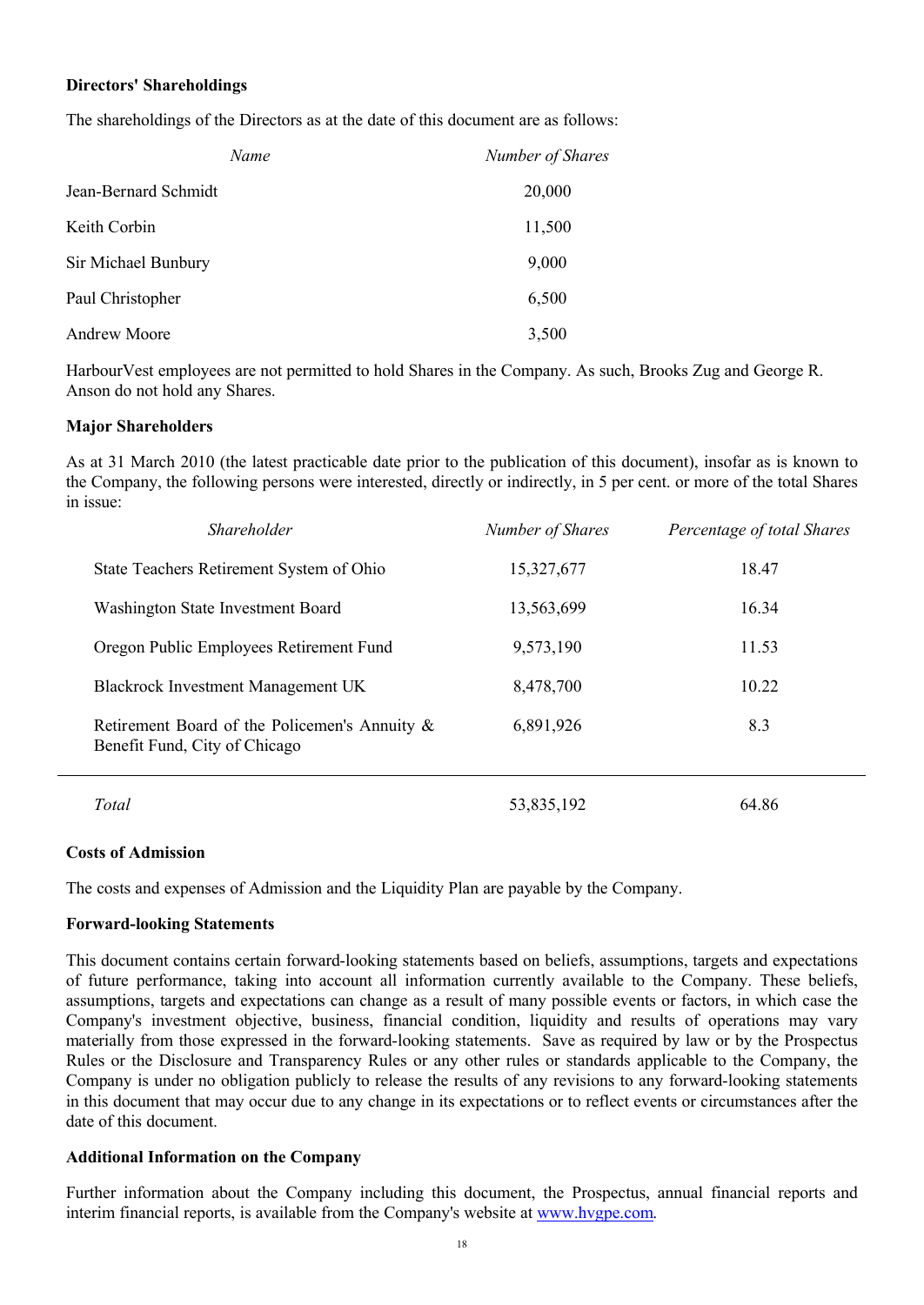# **SUMMARY OF THE TERMS OF ADMISSION**

| The Issuer                                 | Harbour Vest Global Private Equity Limited                                                              |
|--------------------------------------------|---------------------------------------------------------------------------------------------------------|
| <b>SFM Symbol</b>                          | <b>HVPE</b>                                                                                             |
| <b>ISIN Code</b>                           | GG00B28XHD63                                                                                            |
| <b>Amsterdam Security Code (fondscode)</b> | 612956                                                                                                  |
| <b>Common Code</b>                         | 03208187                                                                                                |
| <b>Company Website</b>                     | www.hvgpe.com                                                                                           |
| <b>Admission Date</b>                      | Admission of the Shares to trading on the SFM<br>is expected to occur on or about 12 May 2010.          |
|                                            | The Shares have been admitted to listing and<br>trading on Euronext Amsterdam since 6<br>December 2007. |
| <b>Joint Sponsors</b>                      | J.P. Morgan Cazenove and Oriel Securities<br>Limited                                                    |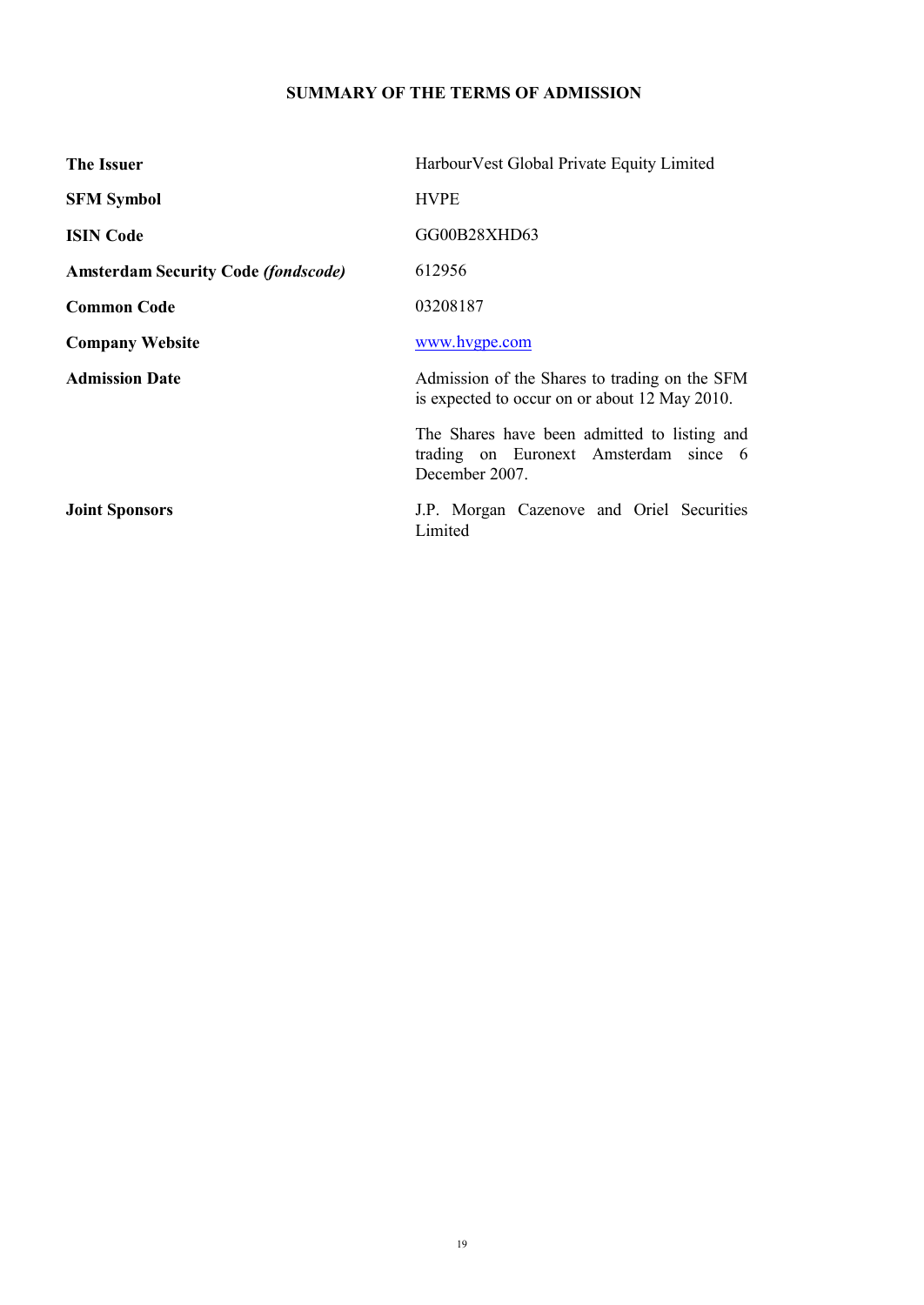# **GLOSSARY OF SELECTED TERMS**

The following explanations are not intended as technical definitions, but to assist investors in understanding certain terms used in this document:

| "Administrator"                     | means Anson Fund Managers Limited                                                                                                                                                                                                                                          |
|-------------------------------------|----------------------------------------------------------------------------------------------------------------------------------------------------------------------------------------------------------------------------------------------------------------------------|
| "Admission"                         | means the admission of the Shares to trading on the SFM                                                                                                                                                                                                                    |
| "Admission Date"                    | means the date of Admission, expected to be on or about 12<br>May 2010                                                                                                                                                                                                     |
| "AFM"                               | means the Netherlands Authority for the Financial Markets<br>(Autoriteit Financiële Markten)                                                                                                                                                                               |
| "Asset Test Covenant"               | has the meaning given to it in the section above headed "Credit<br>Facility"                                                                                                                                                                                               |
| "Articles"                          | means the articles of incorporation of the Company dated 18<br>October 2007, as amended on 3 December 2007 and 11 May<br>2010                                                                                                                                              |
| "Business Day"                      | means any day on which Euronext Amsterdam, the SFM and<br>banks in The Netherlands and Guernsey are open for business                                                                                                                                                      |
| "Class B Shares"                    | means class B shares of the Company                                                                                                                                                                                                                                        |
| "Class B Shareholder"               | means HVGPE Holdings Limited                                                                                                                                                                                                                                               |
| "Commitment Coverage Ratio"         | means the sum of cash on the balance sheet and Available<br>Credit Facility divided by Unfunded Commitments                                                                                                                                                                |
| "Commitment Level Ratio"            | means the sum of the NAV of Investments and Unfunded<br>Commitments, divided by NAV                                                                                                                                                                                        |
| "Companies Law"                     | means the Companies (Guernsey) Law, 2008, as amended                                                                                                                                                                                                                       |
| "Company"                           | means HarbourVest Global Private Equity Limited                                                                                                                                                                                                                            |
| "Credit Facility"                   | has the meaning given to it in the section above headed "Credit"<br>Facility"                                                                                                                                                                                              |
| "CREST"                             | means the facilities and procedures for the time being of the<br>relevant system of which Euroclear UK and Ireland Limited has<br>been approved as operator pursuant to the Uncertificated<br>Securities Regulations 2001 (SI 2001 No. 2001/3755) of the<br>United Kingdom |
| "Directors" or "Board"              | means the directors of the Company                                                                                                                                                                                                                                         |
| "Direct Investment"                 | means acquisitions of equity participations in operating<br>businesses (which may be held through other intermediate<br>holding entities)                                                                                                                                  |
| "Disclosure and Transparency Rules" | means the disclosure and transparency rules made by the FSA<br>under Part VI of FSMA                                                                                                                                                                                       |
| "EEA"                               | means the European Economic Area                                                                                                                                                                                                                                           |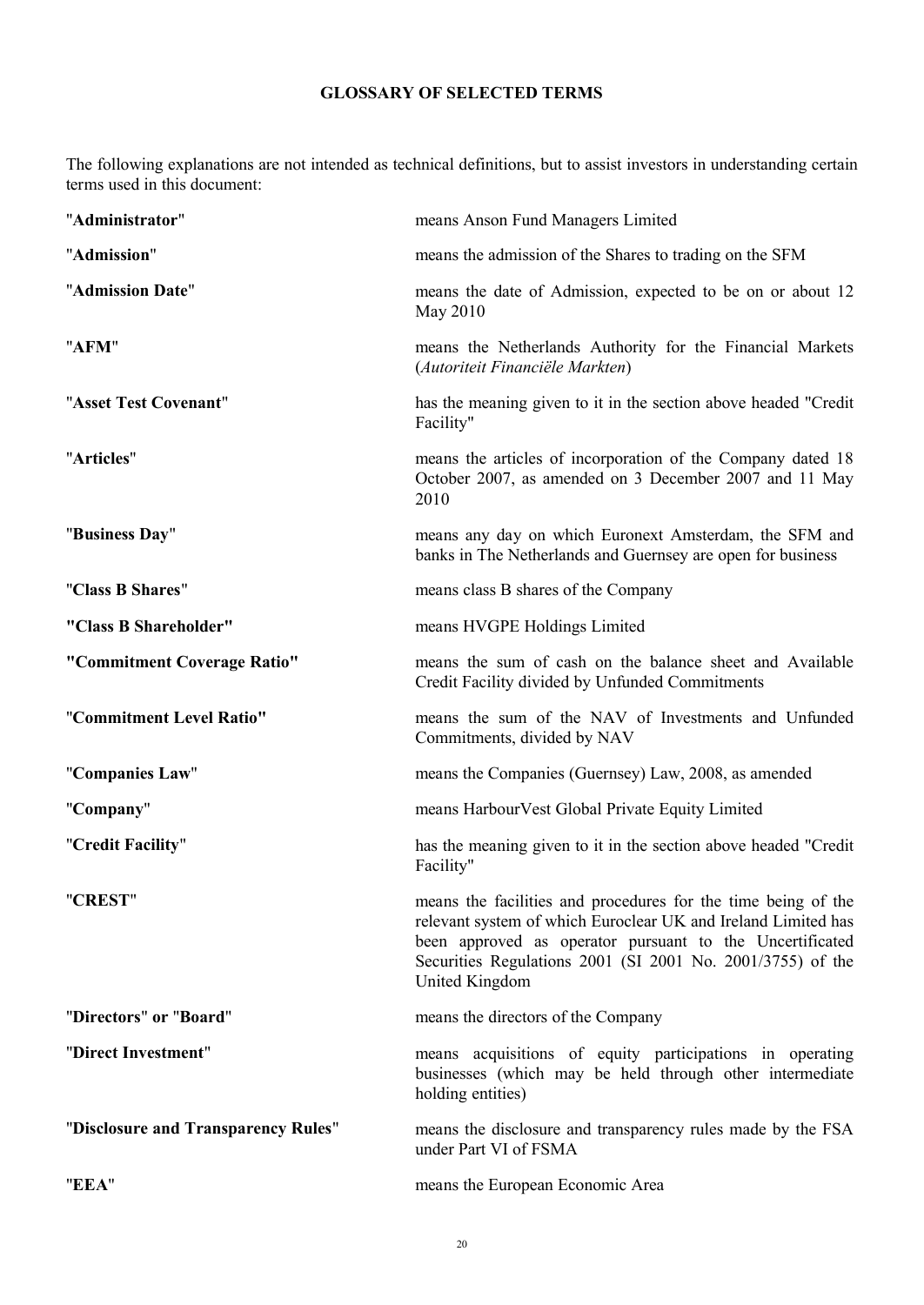| "Eligible Investor"               | means:       |                                                                                                                                                                                                                                                                                                                                                                                                                                    |
|-----------------------------------|--------------|------------------------------------------------------------------------------------------------------------------------------------------------------------------------------------------------------------------------------------------------------------------------------------------------------------------------------------------------------------------------------------------------------------------------------------|
|                                   | (1)          | in respect of the Secondary Placing, any investor<br>who is not a U.S. Person and who is a qualified<br>investor within the meaning of article $2(1)(e)$ of the<br>EU Prospectus Directive (Directive 2003/71/EC);<br>and                                                                                                                                                                                                          |
|                                   | (2)          | in respect of the Put Offer, any investor who is not<br>a U.S. Person,                                                                                                                                                                                                                                                                                                                                                             |
|                                   |              | and, in both (1) and (2), whose ownership of Shares and Put<br>Rights is permitted under applicable securities laws                                                                                                                                                                                                                                                                                                                |
| "Euroclear Netherlands"           |              | means Euroclear Nederland (Nederlands Centraal Instituut<br>voor Giraal Effectenverkeer B.V.) the central securities<br>depository of the Netherlands and primary settlement system<br>for securities admitted to Euronext Amsterdam which provides<br>real-time settlement of securities transactions through electronic<br>book-entry transfers without the need to use share certificates<br>or written instruments of transfer |
| "Euroclear UK and Ireland"        |              | means the securities settlement and clearing provider Euroclear<br>UK and Ireland Limited, a member of the Euroclear group                                                                                                                                                                                                                                                                                                         |
| "Euronext Amsterdam"              |              | means the regulated market Euronext Amsterdam N.V., part of<br>the NYSE Euronext group                                                                                                                                                                                                                                                                                                                                             |
| "Exercise Date"                   | Offer"       | has the meaning given to it in the section above headed "Put                                                                                                                                                                                                                                                                                                                                                                       |
| "FSA"                             |              | means the Financial Services Authority of the United Kingdom                                                                                                                                                                                                                                                                                                                                                                       |
| "FSMA"                            |              | means the Financial Services and Markets Act 2000                                                                                                                                                                                                                                                                                                                                                                                  |
| "Guernsey"                        | dependencies | means the Bailiwick of Guernsey, her territories and                                                                                                                                                                                                                                                                                                                                                                               |
| "HarbourVest"                     |              | means HarbourVest Partners L.P., a limited partnership<br>organised under the laws of the State of Delaware, its<br>predecessors and also, as the context requires, HarbourVest<br>Partners, LLC, a limited liability company also organised under<br>the laws of the State of Delaware, and which is the general<br>partner of HarbourVest Partners L.P., and its affiliates                                                      |
| "HarbourVest Funds"               |              | has the meaning given to it in the section above headed<br>"Background of the Company"                                                                                                                                                                                                                                                                                                                                             |
| "Investment Management Agreement" |              | means the investment management agreement between the<br>Company and the Investment Manager dated 2 November<br>2007, pursuant to which the Investment Manager provides<br>investment management services to the Company                                                                                                                                                                                                           |
| "Initial Public Offering"         | 2007         | means the initial public offering of the Shares in December                                                                                                                                                                                                                                                                                                                                                                        |
| "Investment Manager"              |              | means Harbour Vest Advisers L.P.                                                                                                                                                                                                                                                                                                                                                                                                   |
| "J.P. Morgan Cazenove"            |              | means J.P. Morgan Securities Ltd, which conducts its UK<br>investment banking activities as J.P. Morgan Cazenove                                                                                                                                                                                                                                                                                                                   |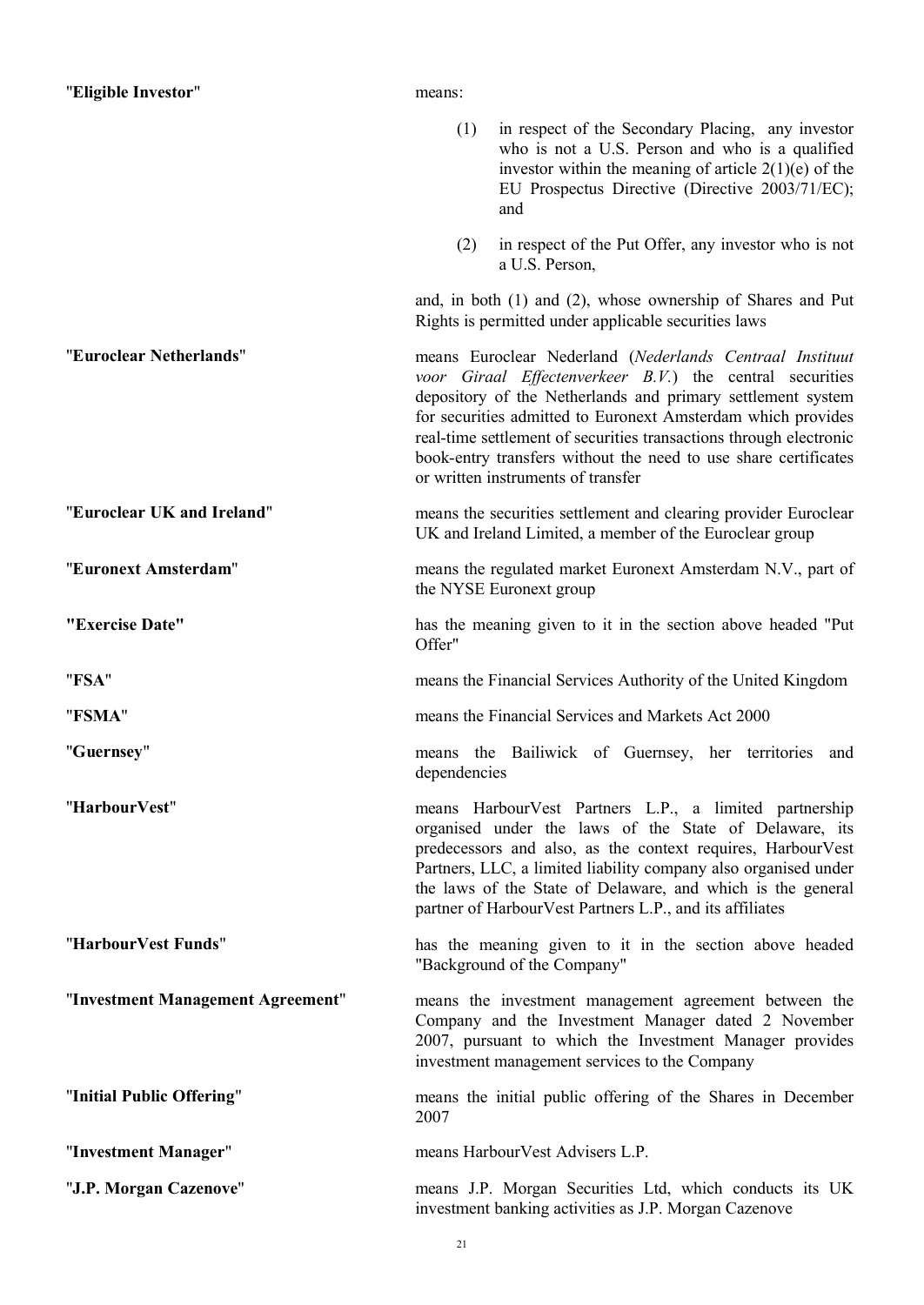| "LIBOR"                   | means the London Interbank Offered Rate                                                                                                                                                                                                                                                                                                    |
|---------------------------|--------------------------------------------------------------------------------------------------------------------------------------------------------------------------------------------------------------------------------------------------------------------------------------------------------------------------------------------|
| "Liquidity Plan"          | has the meaning given to it in the section above headed<br>"Liquidity Plan"                                                                                                                                                                                                                                                                |
| "LSE"                     | means the London Stock Exchange plc                                                                                                                                                                                                                                                                                                        |
| "Memorandum"              | means the memorandum of incorporation of the Company,<br>dated 18 October 2007                                                                                                                                                                                                                                                             |
| "NAV"                     | means net asset value                                                                                                                                                                                                                                                                                                                      |
| "NAV of Investments"      | means total NAV of all Underlying Investments                                                                                                                                                                                                                                                                                              |
| "Ordinary Shares"         | means ordinary shares of the Company                                                                                                                                                                                                                                                                                                       |
| "Parallel Investment"     | means investments made alongside the HarbourVest Funds,<br>which may be Primary Investments, Secondary Investments or<br>Direct Investments and which may be held through<br>intermediate partnerships or other entities                                                                                                                   |
| "Primary Investment"      | means investments (which may be held through other<br>intermediate holding entities) that are made in a private equity<br>fund during its initial fund-raising                                                                                                                                                                             |
| "Private Equity Exposure" | means the sum of NAV of Investments and Unfunded<br>Commitments                                                                                                                                                                                                                                                                            |
| "Prospectus"              | means the prospectus for the purposes of Article 3 of Directive<br>2003/71/EC dated 2 November 2007 in relation to the<br>Company                                                                                                                                                                                                          |
| "Prospectus Rules"        | means the Prospectus Rules of the United Kingdom Listing<br>Authority made in accordance with section 73A of the United<br>Kingdom Financial Services and Markets Act 2000, as<br>amended                                                                                                                                                  |
| "Put Offer"               | has the meaning given to it under the section above headed "Put<br>Offer"                                                                                                                                                                                                                                                                  |
| "Put Right"               | has the meaning given to it under the section above headed "Put<br>Offer"                                                                                                                                                                                                                                                                  |
| "Registrars Agreement"    | means the agreement entered into between Capita Registrars<br>(Guernsey) Limited and the Company on 6 May 2010 for the<br>provision share registration services                                                                                                                                                                            |
| "SEC"                     | means the United States Securities and Exchange Commission                                                                                                                                                                                                                                                                                 |
| "Secondary Investment"    | means purchases (which may be held through other<br>intermediate holding entities) of interests in private equity<br>funds after their initial fund-raising and after some or all capital<br>has already been invested by those funds in operating<br>companies, as well as purchases of portfolios of interests in<br>operating companies |
| "Secondary Placing"       | has the meaning given to it under the section above headed<br>"Secondary Placing"                                                                                                                                                                                                                                                          |
| "SFM"                     | means the Specialist Fund Market of the LSE                                                                                                                                                                                                                                                                                                |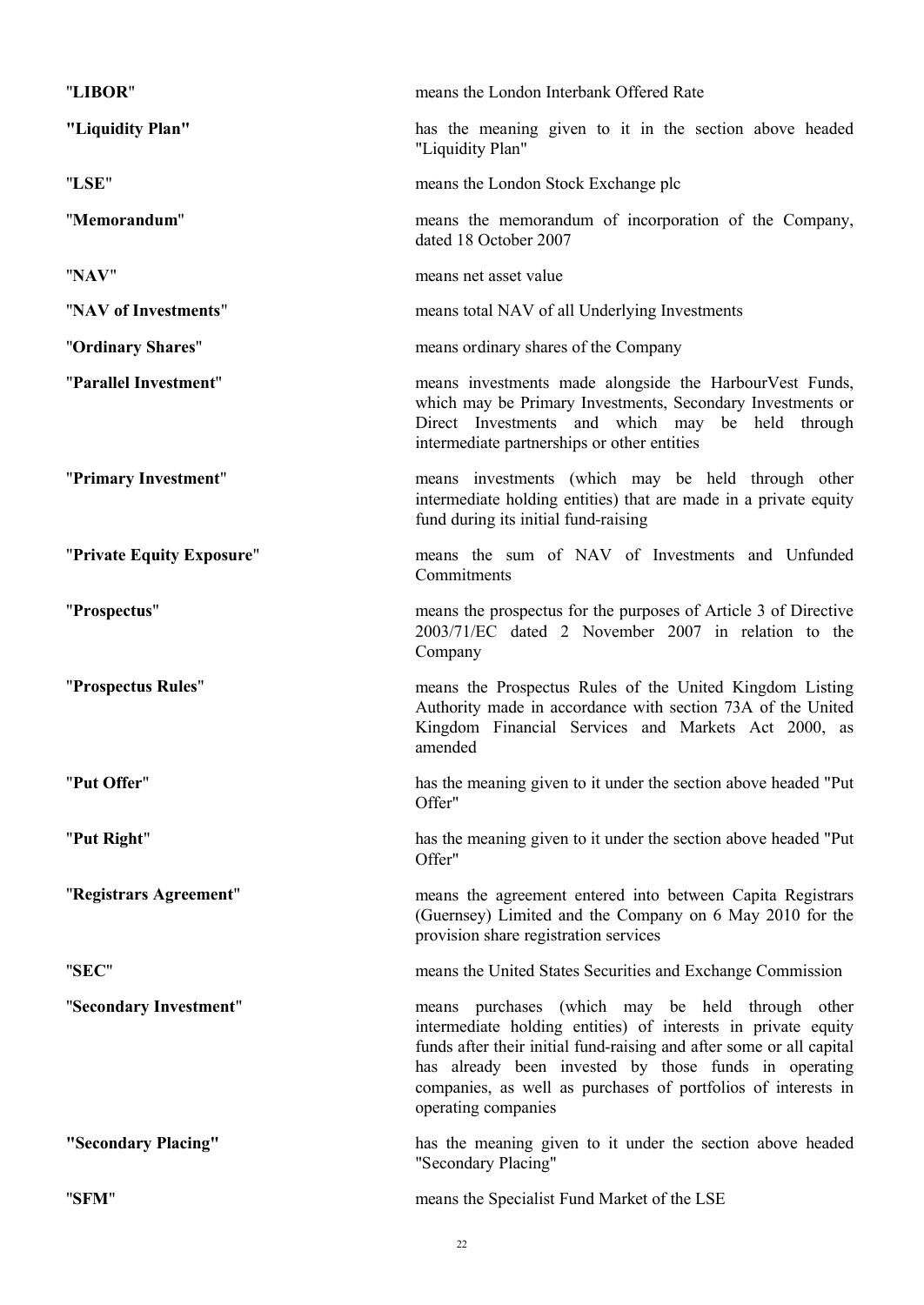| "Shareholder"                 | means the holder of one or more Shares                                                                                                                                                                                                                              |
|-------------------------------|---------------------------------------------------------------------------------------------------------------------------------------------------------------------------------------------------------------------------------------------------------------------|
| "Shares"                      | means class A shares of the Company                                                                                                                                                                                                                                 |
| "UK"                          | means the United Kingdom                                                                                                                                                                                                                                            |
| "Underlying Investments"      | means investments in funds or companies in which HVPE has<br>an interest through its investment in HarbourVest Funds                                                                                                                                                |
| "Unfunded Commitments"        | means capital committed to a HarbourVest Fund that has not<br>yet been called                                                                                                                                                                                       |
| "U.S. Internal Revenue Code"  | means the United States Internal Revenue Code of 1986, as<br>amended                                                                                                                                                                                                |
| "U.S. Investment Company Act" | means the United States Investment Company Act of 1940, as<br>amended                                                                                                                                                                                               |
| "U.S. or United States"       | means the United States of America                                                                                                                                                                                                                                  |
| "U.S. Person"                 | means a person who is either (a) a "U.S. person" within the<br>meaning of Regulation S under the Securities Act or (b) not a<br>"Non-United States person" within the meaning of the United<br>States Commodity Futures Trading Commission<br>Rule<br>4.7(a)(I)(iv) |
| "U.S. Securities Act"         | means the United States Securities Act of 1933, as amended                                                                                                                                                                                                          |
| "U.S.\$" or "U.S. Dollars"    | means the lawful currency of the United States of America                                                                                                                                                                                                           |